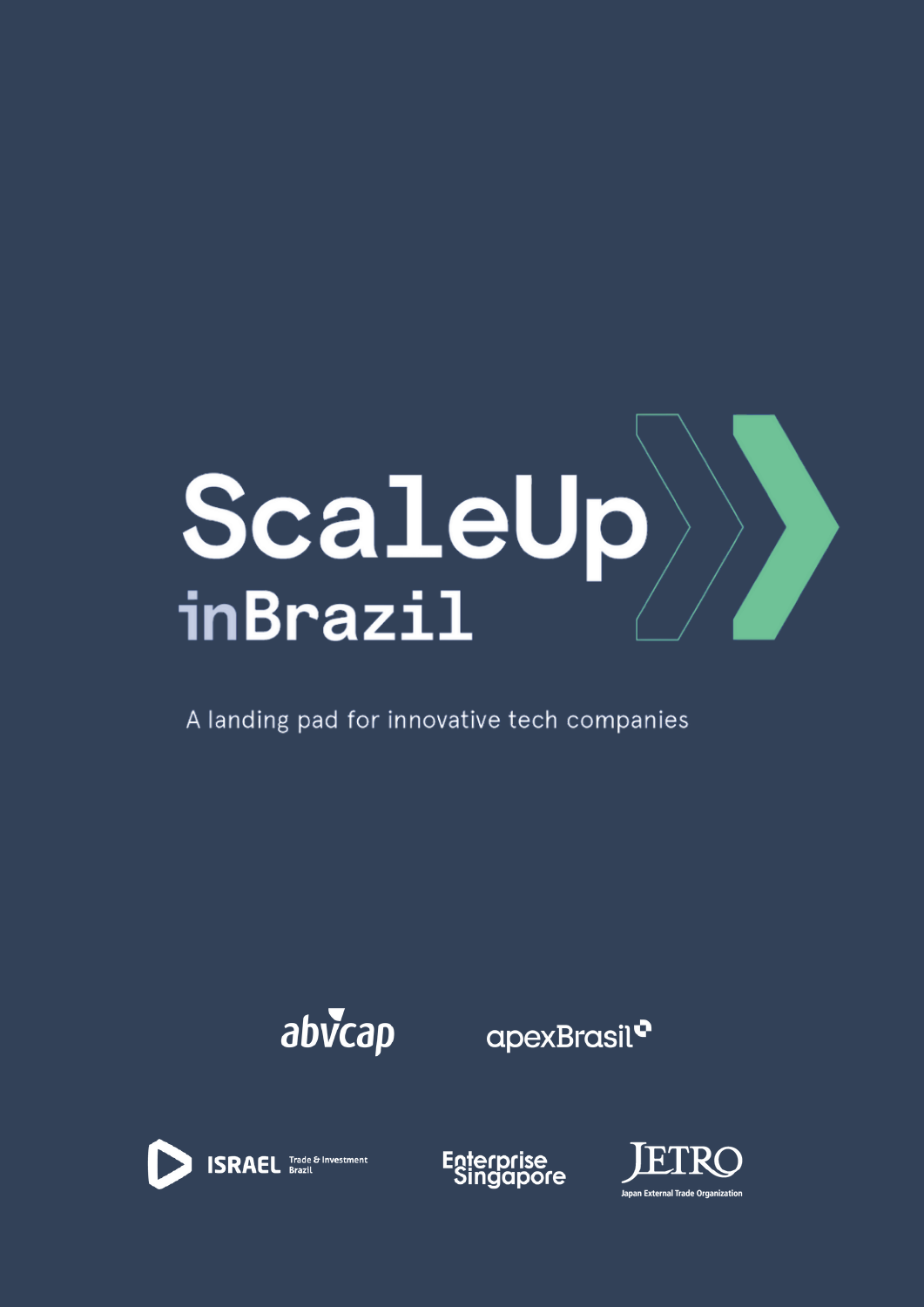# Scaleup Inbrazil Guidelines

| $\mathbf 1$             | About the program                                                |
|-------------------------|------------------------------------------------------------------|
| $\overline{2}$          | Services provided in the program                                 |
| 2.1                     | What the program offers                                          |
| <u>2.2</u>              | <u>What the program does not offer</u>                           |
| $\overline{\mathbf{3}}$ | <u>Program stages</u>                                            |
| <u>3.1</u>              | Stage 1 - Setting the Stage: An Overview of the Brazilian Market |
| 3.2                     | Stage 2 - Product Pivoting                                       |
| <u>3.3</u>              | Stage 3 - Immersion II: Proof of Concept                         |
| <u>3.4</u>              | Stage 4 - Immersion II: Proof of Concept                         |
| <u>3.5</u>              | Stage 5 - Post Program Support                                   |
| $\overline{4}$          | <b>Country partners</b>                                          |
| 4.1                     | <u>Qualifying criteria to become a country partner</u>           |
|                         | 4.2 Required activities for a country partner                    |
| 4.3                     | <u>Key activities required by a country partner 6</u>            |
| $\overline{5}$          | Timeline                                                         |
| $\underline{6}$         | Who should apply                                                 |
| $\overline{\mathbf{Z}}$ | <b>Conditions for participation</b>                              |
| $\overline{\mathbf{8}}$ | Registration                                                     |
| $\overline{\mathbf{2}}$ | <b>Classification and attendance</b>                             |
| <u> 10</u>              | <b>Slots per country</b>                                         |
| 11                      | <b>Selection criteria</b>                                        |
| <u> 11.1</u>            | <b>Evaluation and Selection Process Phase 1</b>                  |
| 11.2                    | <b>Evaluation and Selection Process Phase 2</b>                  |
| <u>12</u>               | <b>Finalists</b>                                                 |
| <u>13</u>               | <b>Communication</b>                                             |
| <u>14</u>               | <b>Penalties</b>                                                 |
| <u>15</u>               | <b>Confidentiality</b>                                           |
| <u>16</u>               | <u>Image rights</u>                                              |
| <u>17</u>               | About the program's designers                                    |
| <u>18</u>               | <b>Partners and supporters</b>                                   |
| <u> 19</u>              | <b>General dispositions</b>                                      |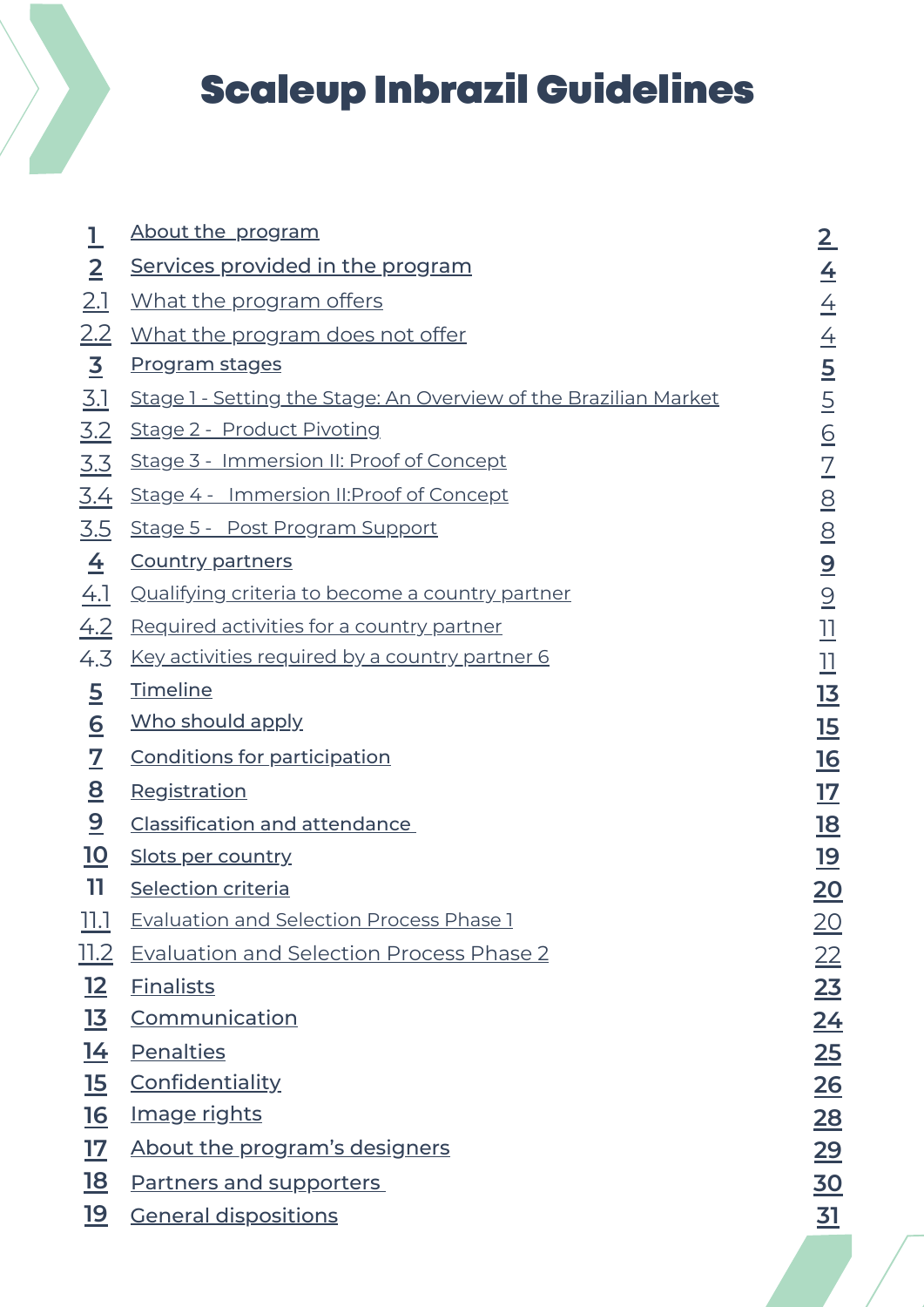## 1. About the program

ScaleUp inBrazil (SUIB) accelerates and bridges business between countries and innovation ecosystems ranked on the Global Innovation Index and Brazil. The program attracts disruptive and innovative companies to expand and scale in the Brazilian market.

SUIB provides companies the methodology and tools they need to properly access the Brazilian market by validating their products, securing customers, and starting operations in the country.

The program focuses on five main pillars:

- 1. Customers: access to potential customers, corporations and strategic partners.
- 2. Market Strategy: strategic support to market access.
- 3. Knowledge: individual and group workshops with specialists addressing the mandatory information for a company to internationalize in Brazil.
- 4. Cultural Environment: support for an easier navigation through the Brazilian business cultural environment.
- 5. **Local Funding:** access to potential financial and innovation investors to support the expansion to the Brazilian operation

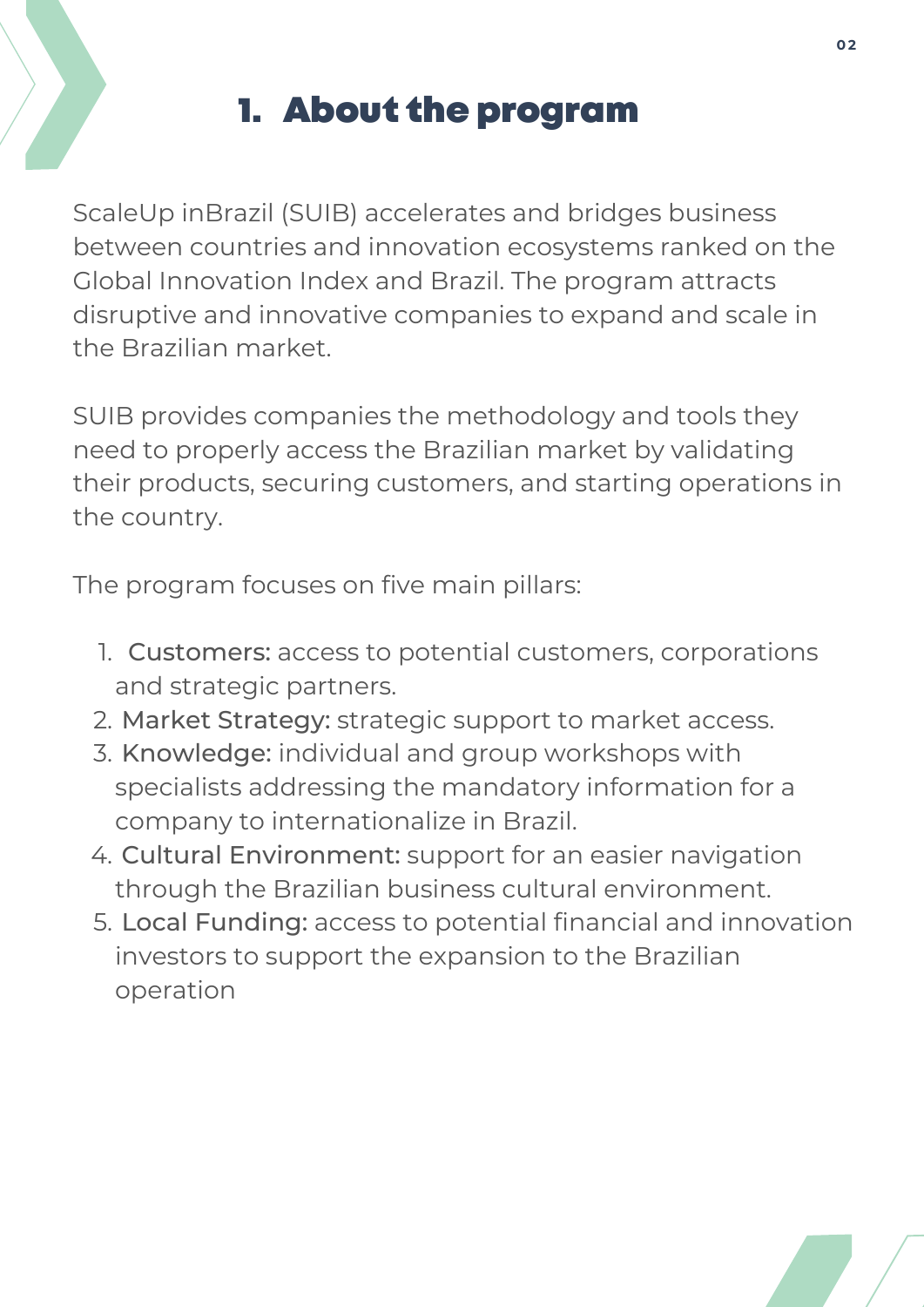The program was designed by the Brazilian Private Equity and Venture Capital Association (ABVCAP), the Brazilian Trade and Investment Agency (Apex-Brasil) and Israel Trade & Investment and launched in 2019. Since then, two editions of the program have been held accelerating a total of 15 companies, five from batch 1 and 10 from batch 2. The program is divided into five stages. More details on each stage are provided on item 3. The program´s second edition had to be converted to an online-only program due to the COVID-19 pandemic.

**03**

Some of the results that the program has achieved so far includes:

- Signing of 12 formal contracts
- Meeting with more than 300 qualified potential clients
- Hiring of at least 17 local professionals
- Raising more than \$ 9.9M from local investors to expand local operations
- Initiated the negotiation of more than 60 POCs

The program also counts on the support and partnerships of major market players in Brazil and Israel.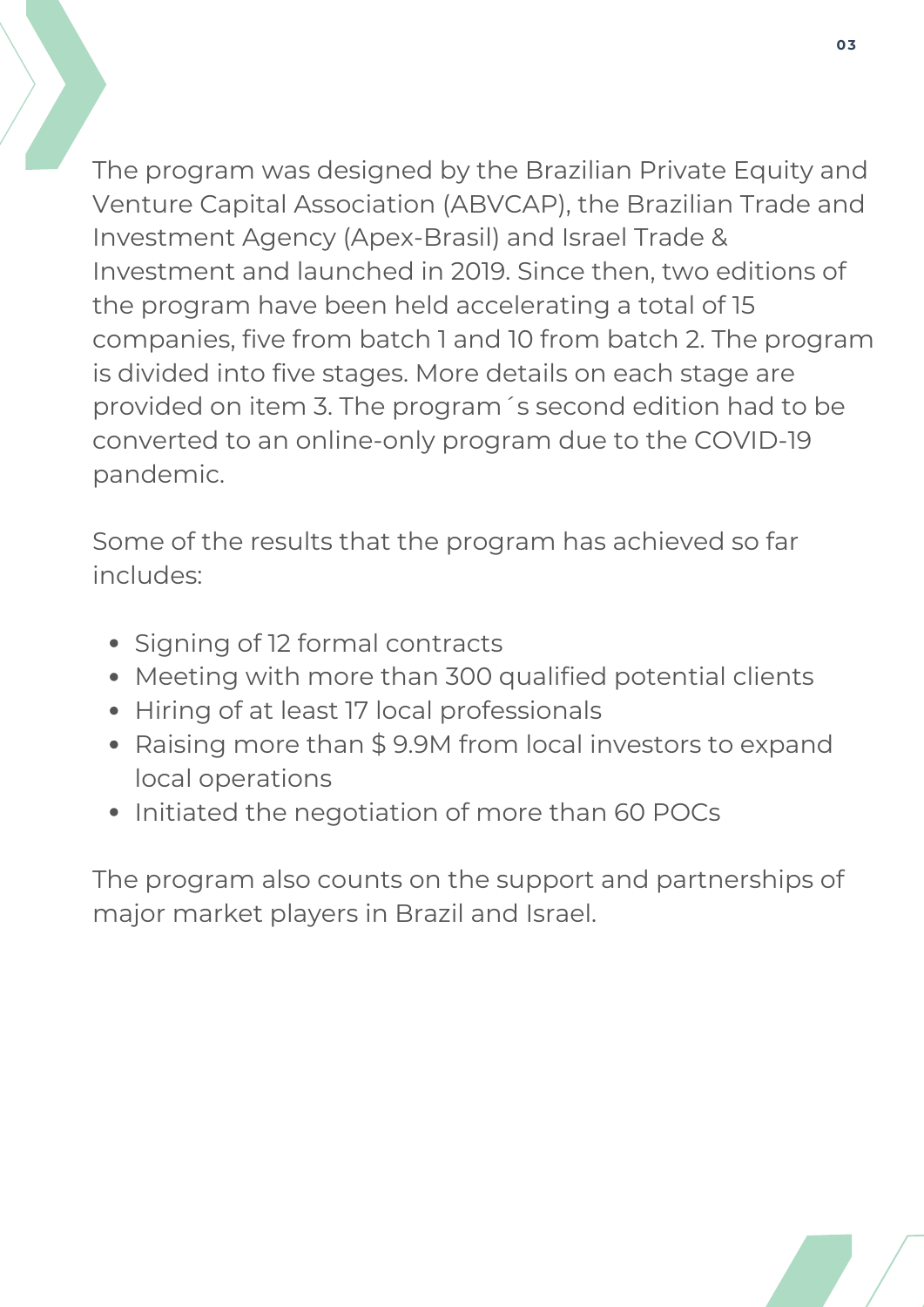# 2. Services provided in the program

### **2.1 What the program offers**

a. Consulting with experts in different segments in the Brazilian market.

b. Consulting with business development to facilitate the entrance to the Brazilian market.

c. Business strategy consultancy for assistance on the internationalization plan to Brazilian market;

d. Interaction with investors focused on technology, innovation and investments.

e. Interaction with Brazilian entrepreneurs and corporations.

f. Immersion in the Brazilian ecosystem through virtual and in-person sessions with experts.

g. Office space for the immersion experience period in São Paulo at CUBO.

h. Individual and group mentorship with Brazilian experts.

#### **2.2 What the program does not offer:**

a) Transportation costs including airfare and local transportation costs.

b) Accommodations during the stay in Brazil.

c) Expenses with food and beverage during the stay in Brazil.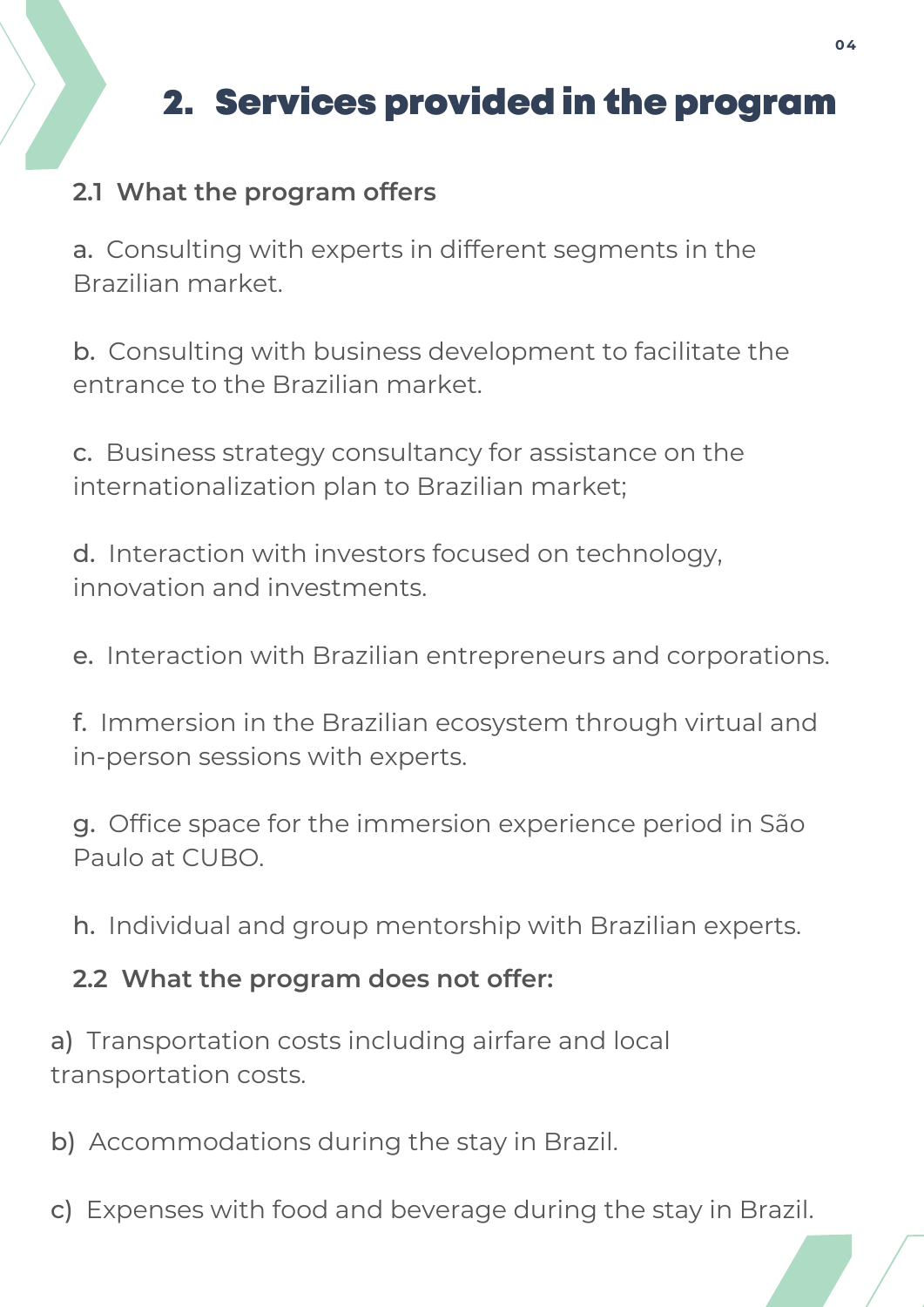## 3. Program stages

### **[3.1](http://www.scaleupinbrazil.com/) Stage 1 - Setting the Stage: An [Overview](http://www.scaleupinbrazil.com/) of the Brazilian Markets**

A maximum of 30 companies will be selected to join stage 1 of the program in which they will be provided with a local market brief report overview customized to the sectors each company operates. The report aims to provide each company with more [sector-based](http://www.scaleupinbrazil.com/) details on the target Brazilian market. They will also participate in webinars with paid consultants and the program Designer's over a 20h agenda for a month that will address the following topics:

a) Doing Business in Brazil – an overview of the business culture environment local customers approaching and relationship. The activity includes a dialogue with Brazilian and international tech companies already operating in the country and their feedback on experiences and lessons learned.

b) Navigating the Legal and Fiscal Environment - An overview of the legal and tax systems in Brazil how they should navigate it.

c) The Brazilian innovation ecosystem – VCs, CVCs and entrepreneurs will share their insights on the local tech community.

d) Online Pitch meetings (Gibush) - Connection between selected companies and local investors to provide 5 minpitches and Q&A sessions with local investors. This session is part of the selection process for the companies to be accelerated joining stages two to five of the program.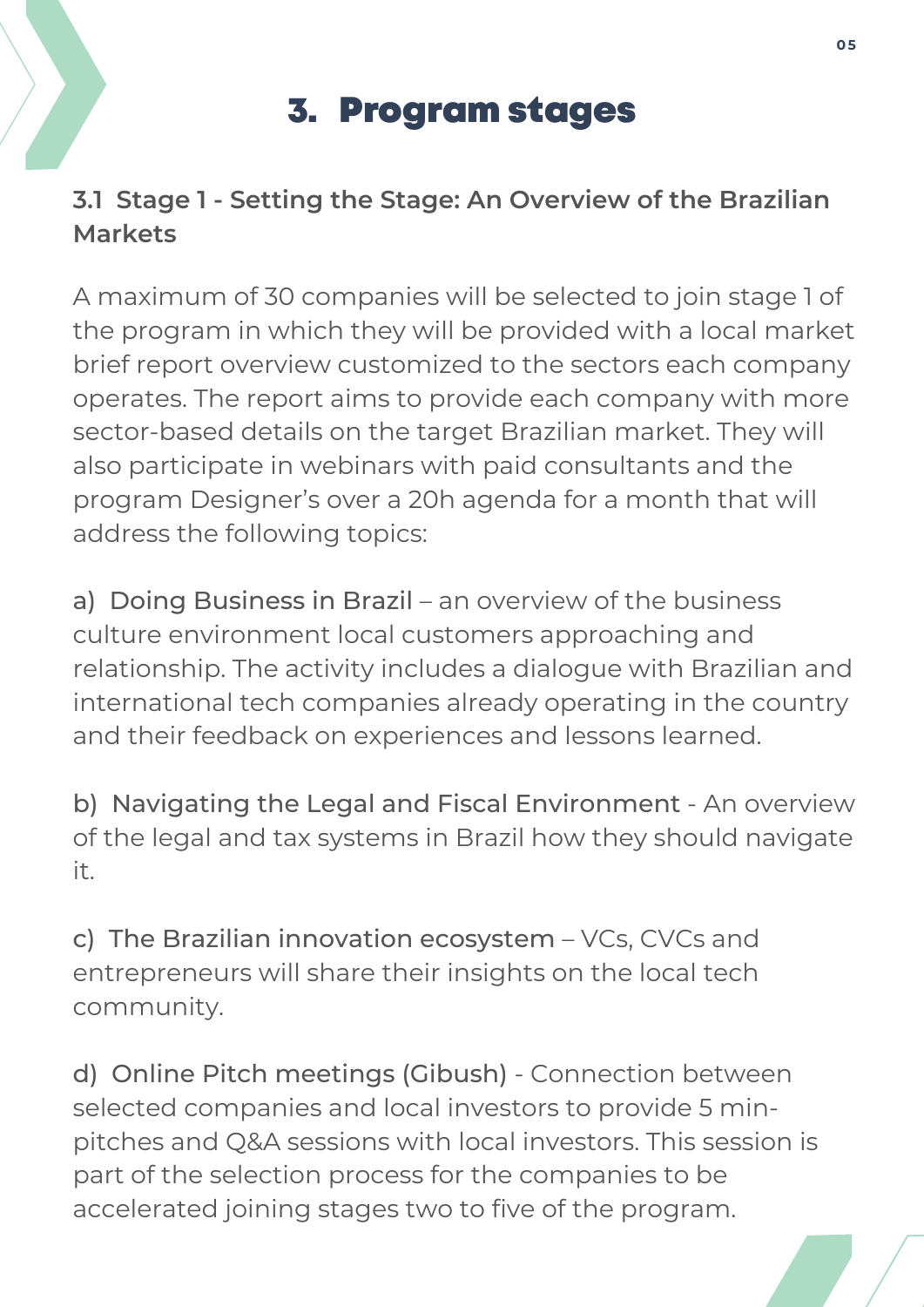[e\)](http://www.scaleupinbrazil.com/) Brief [Market](http://www.scaleupinbrazil.com/) Report – Every [participating](http://www.scaleupinbrazil.com/) company during this stage will receive a brief report (from 3-5 pages) with detailed information on their sector in Brazil including macro numbers, market share, and competition, among other details.

### **[3.2](http://www.scaleupinbrazil.com/) Stage 2 - Immersion I: Identifying customers and [understanding](http://www.scaleupinbrazil.com/) how to operate in Brazil**

A maximum of twenty (20) companies out of Stage 1 of the program will be selected to continue in the following stages and be effectively accelerated by the program.

They will receive full support to initiate their business agenda and understanding about expansion to the Brazilian market Brazil. Stage 2 is divided into two parts, an online and onsite immersions.

### 3.2.1 ONLINE:

Workshops, mentorship sessions, conversations with local entrepreneurs and interviews with business development experts and strategic planners will be held online. The interviews with dedicated consultancies aims to understand more of the company's product and support the entrance to the Brazilian market.

The objective is to identify potential customers, secure business meetings for the onsite part of the program as well as deliver an in-depth strategic report ranging from 10 to 50 pages for every company.

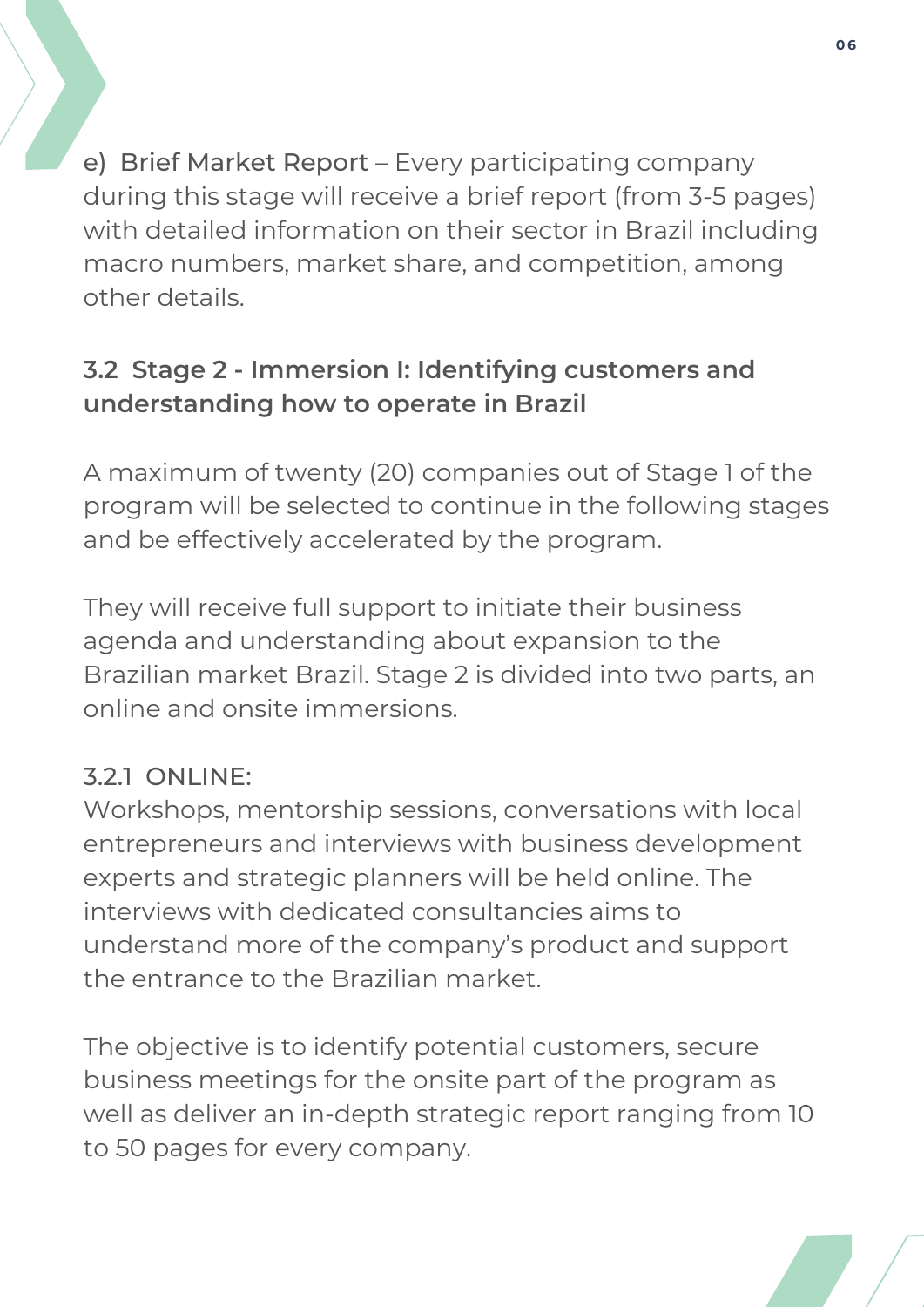### 3.2.2 ONSITE:

a) The companies will spend a total of two (2) weeks in Brazil with the possibility of extending it should any additional agenda arise.

b) The onsite part of the program will be held in CUBO, the most relevant innovation hub in Latin America based in Sao Paulo, Brazil. The program will focus on meetings with potential customers, in-person training sessions with local experts and networking sessions with potential partners and investors. This period is meant to provide entrepreneurs with product and client validation and the path for potential proof of concepts (POCs). On every batch Designers and partner countries are free to decide whether some additional innovation ecosystems in Brazil should be included to the agenda. This may affect travel costs and offer different co-working options to be explored by the selected companies.

### **[3.3](http://www.scaleupinbrazil.com/) Stage 3 – Product [Pivoting](http://www.scaleupinbrazil.com/)**

Upon completion of Stage 2, entrepreneurs must return to their home countries (company headquarters). This period will last for a minimum of eight weeks, such cool down must be dedicated to follow up with clients, proceed with any product/service amendments, and align working teams for the next onsite immersion. Designers suggest that entrepreneurs should focus to:

a) Implement the product "pivots" that have been identified during the immersion phase and deliver a "minimum viable product" to customers in Brazil, as quickly as possible.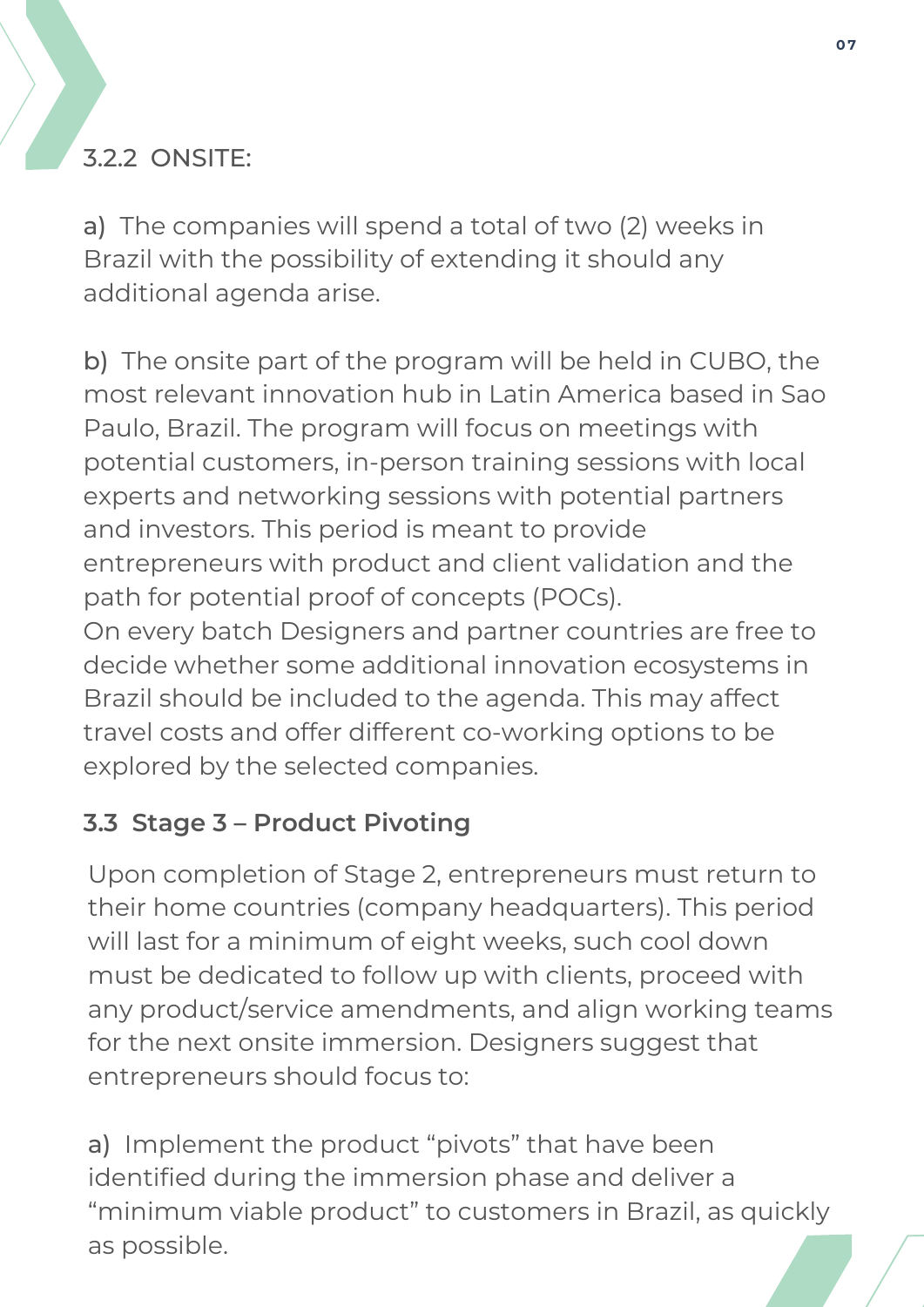b) Attend a weekly individual online discussion with the ScaleUp inBrazil Team;

c) Continue with new customers' identification and relationship nurturing with existing leads.

d) Plan next steps for Brazil's market penetration and business development.

e) Carry on all assignments related to the Business Strategy Consultancy.

### **[3.4](http://www.scaleupinbrazil.com/) [S](http://www.scaleupinbrazil.com/)tage 4 – [Immersion](http://www.scaleupinbrazil.com/) II: Proof of Concept**

During stage 4 the companies will return to Brazil for a total of two (2) weeks, hosted at CUBO to validate their adaptations to the Brazilian market with follow-up and new meetings with potential customers.

a) Depending on the profile out of the selected group, part of this second immersion agenda can be unfold in Belo Horizonte, Rio de Janeiro, Florianopolis or other innovation hubs throughout the country the program finds relevant to the current batch;

b) They will continue their in-person training sessions with local experts and networking and meet-up sessions with potential partners and investors.

### **[3.5](http://www.scaleupinbrazil.com/) Stage 5 – Post [Program](http://www.scaleupinbrazil.com/) Support**

Scaling up is not easy especially once experiencing a new market. Understanding that this is a long-term process, the Scale-up inBrazil program will continue to provide valueadded services and support the selected entrepreneurs for a 6-month period by:

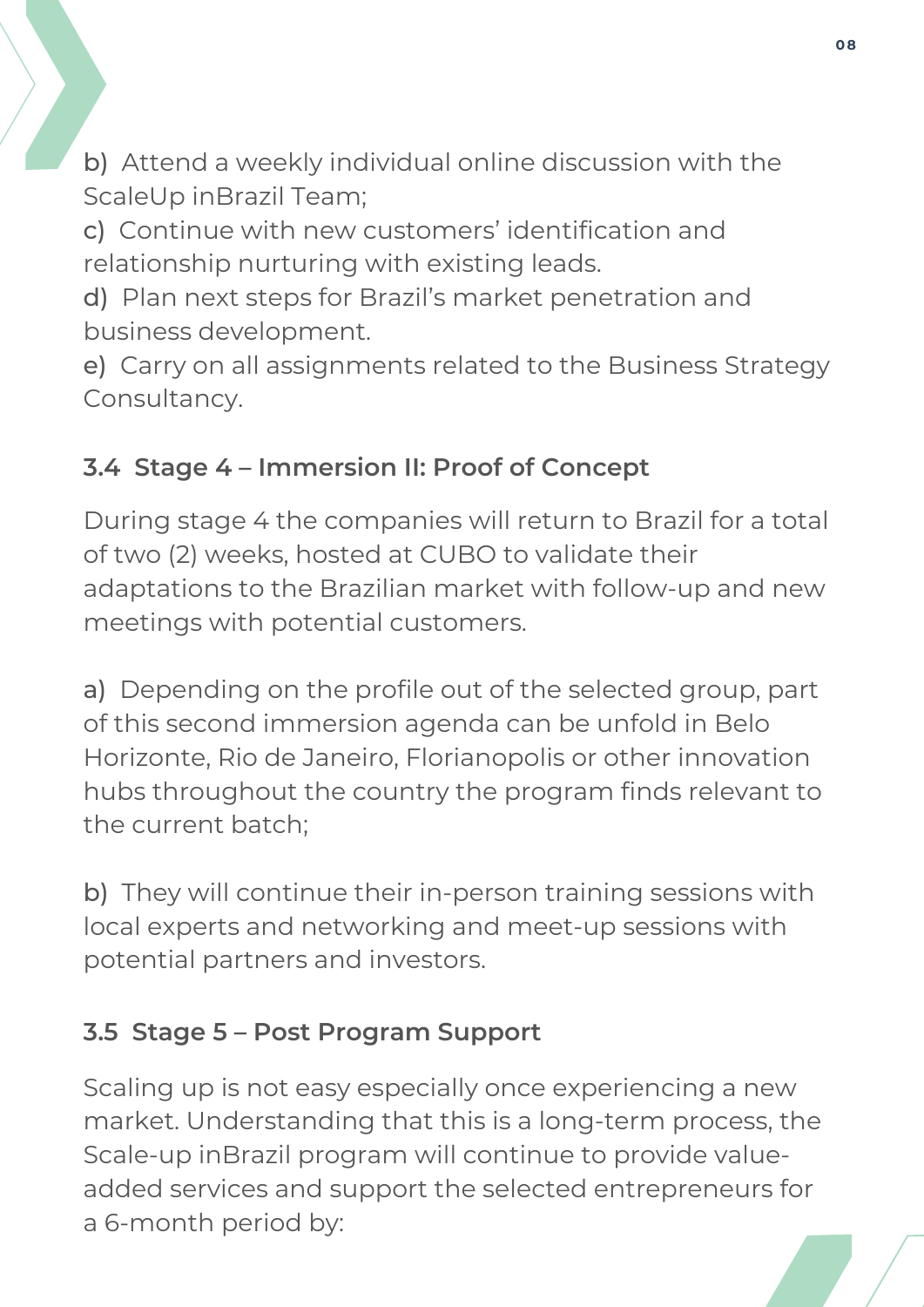a) Providing access to all the recorded training sessions held in the program;

b) Providing support through an advisory committee composed of the program sponsors and experts in the entrepreneur's sectors to provide advice and introductions to Brazilian customers suppliers, service providers, technical experts, regulators and government officials;

c) Considering reported Proof of Concepts, Pilots and investment negotiations by providing follow up and feedback when necessary;

d) A package of service provider's discounts and benefits could be provided during the program.

## 4. Country [partners](http://www.scaleupinbrazil.com/)

The program may allow two new country partners per a two-year cycle of the following next two editions (2022 and 2023). Each interested country should ensure that it complies with the criteria to become a partner and that it is committed to the required obligations to the program.

#### **[4.1](http://www.scaleupinbrazil.com/) [Qualifying](http://www.scaleupinbrazil.com/) criteria to become a country partner**

SUIB is open to support additional countries to its strategy. In order to apply and be accepted the partner country must attend the following:

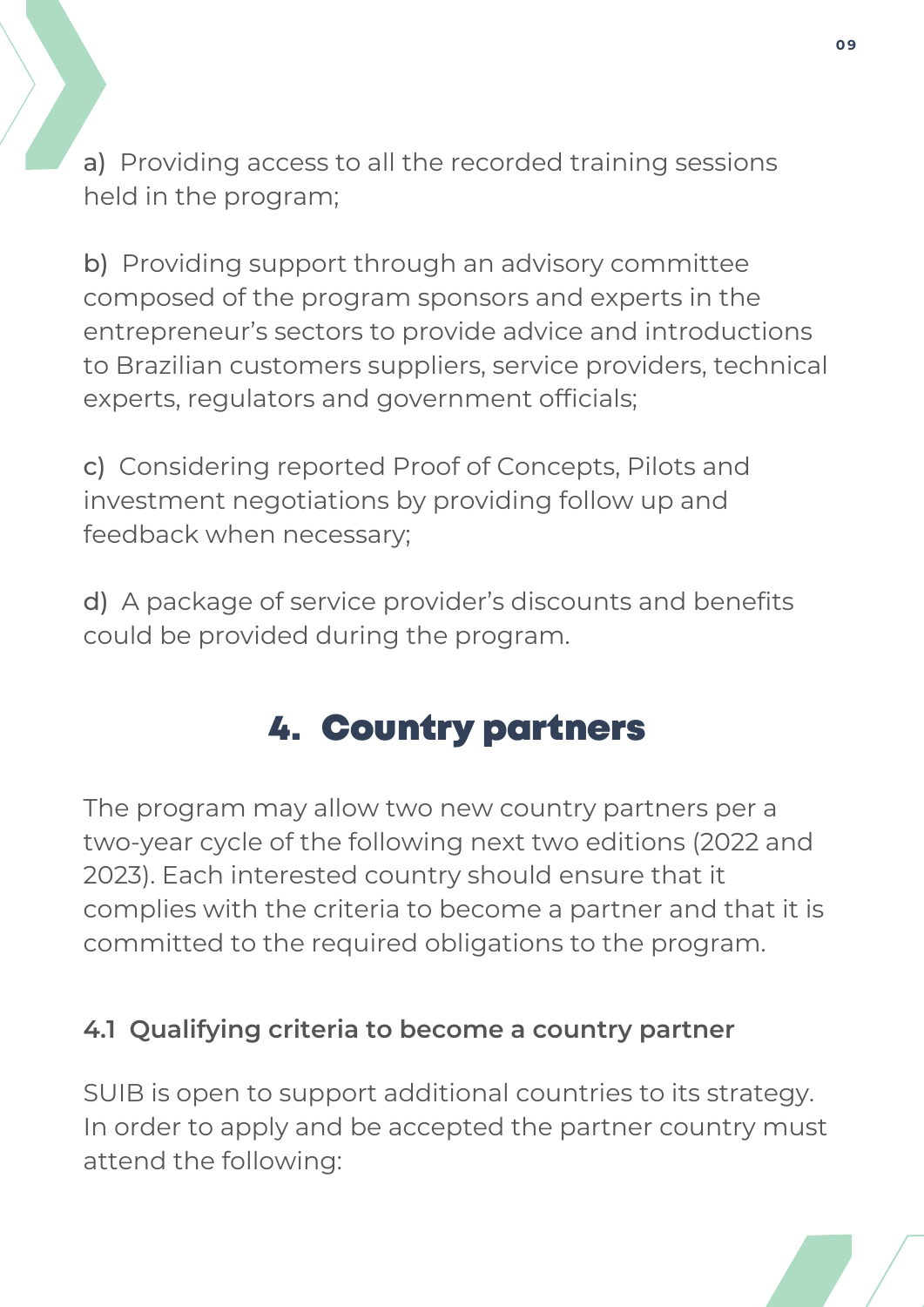a) Rank in the top 20 countries listed by the Global Innovation Index annually published by WIPO in the previous year to its application to the program.

b) Present at list of at least 20 prescreened tech companies, generating revenues, wiling to expand to Brazil.

c) Conduct an interview with your country-based companies with operations in Brazil to identify the major challenges these companies had to penetrate the Brazilian market.

d) Dedicate an in-house or external officer to support the program´s activities online and physically in Brazil during the local immersions.

e) Be open to share the cost of the program's expenses such as venue for events, co-working space rental, catering, consultancies, marketing and communications services among others.

Proving previous similar soft-landing programs organized in Brazil by the country and grants availability for its entrepreneurs is a plus.

ScaleUp inBrazil will only admit new countries once considered budgetary restrictions. Under this condition, a maximum of two applicants per a two-year cycle will be considered. Previous applications to the program must be prioritized over new applicants. New country propositions should be submitted to the email [contato@scaleupinbrazil.com](mailto:contato@scaleupinbrazil.com) with reference to SUIB Country Application in the subject line of the message.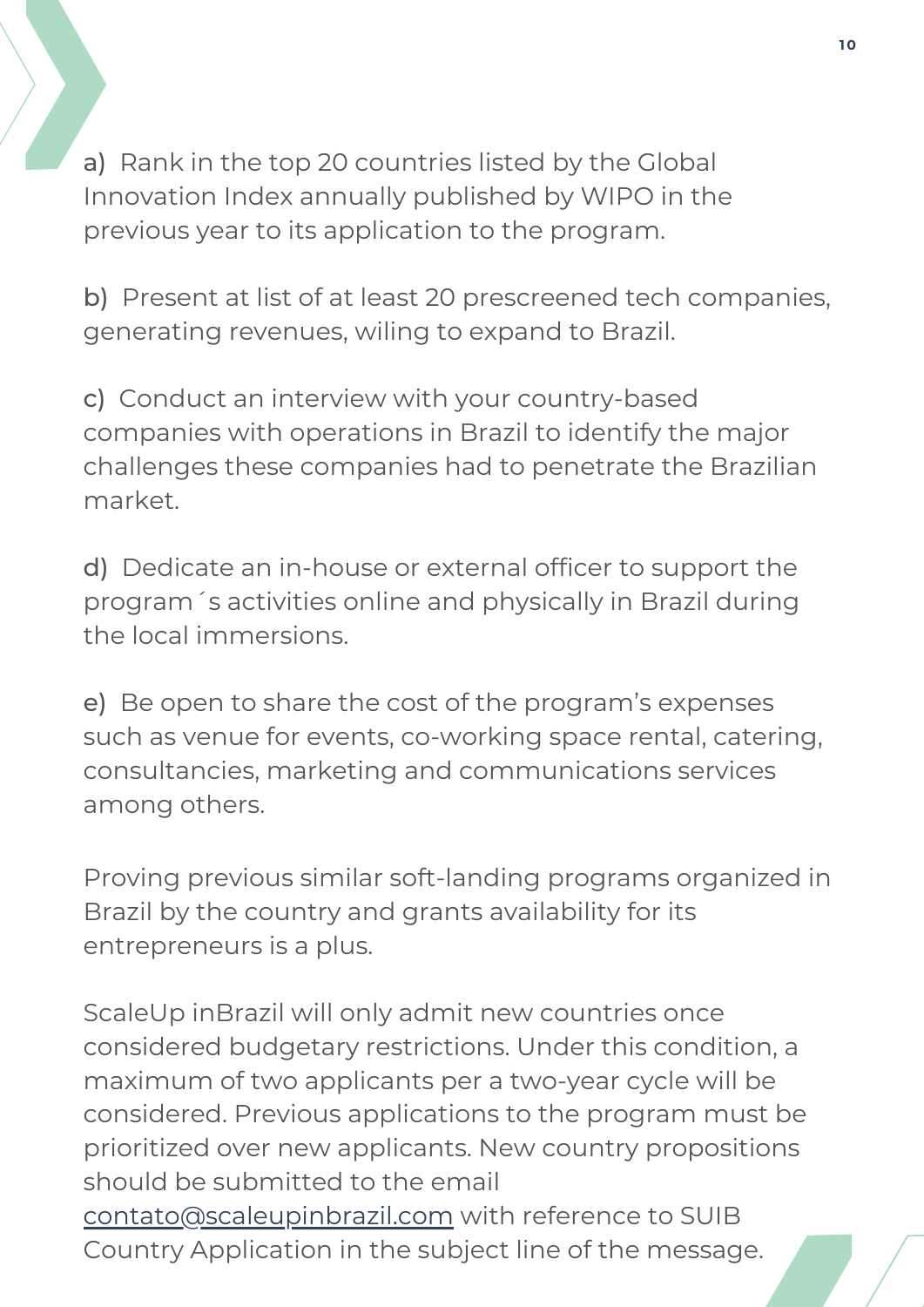### **4.2 Required activities for a country partner**

When submitting an application to become a country partner, the following activities are required:

a) Co-organizing with ABVCAP and Apex-Brasil a prospective mission to the country.

b) Planning marketing promotion material through digital media, by publishing or securing at least 3-5 local media hits or other program's promotional activities in the country.

c) Securing from 3 to 5 local investors (IVCs and CVCs)

d) Securing from 3 to 5 local innovation and entrepreneurial hubs

e) Securing a minimum of 15 registrations per country

f) Mapping at least five local companies operating in Brazil.

g) Presenting a 2-5-page overview of the local innovation ecosystem

#### **4.3 Key activities required by a country partner**

Every designated organization and team of participating countries must observe and deliver key activities to the program such as:

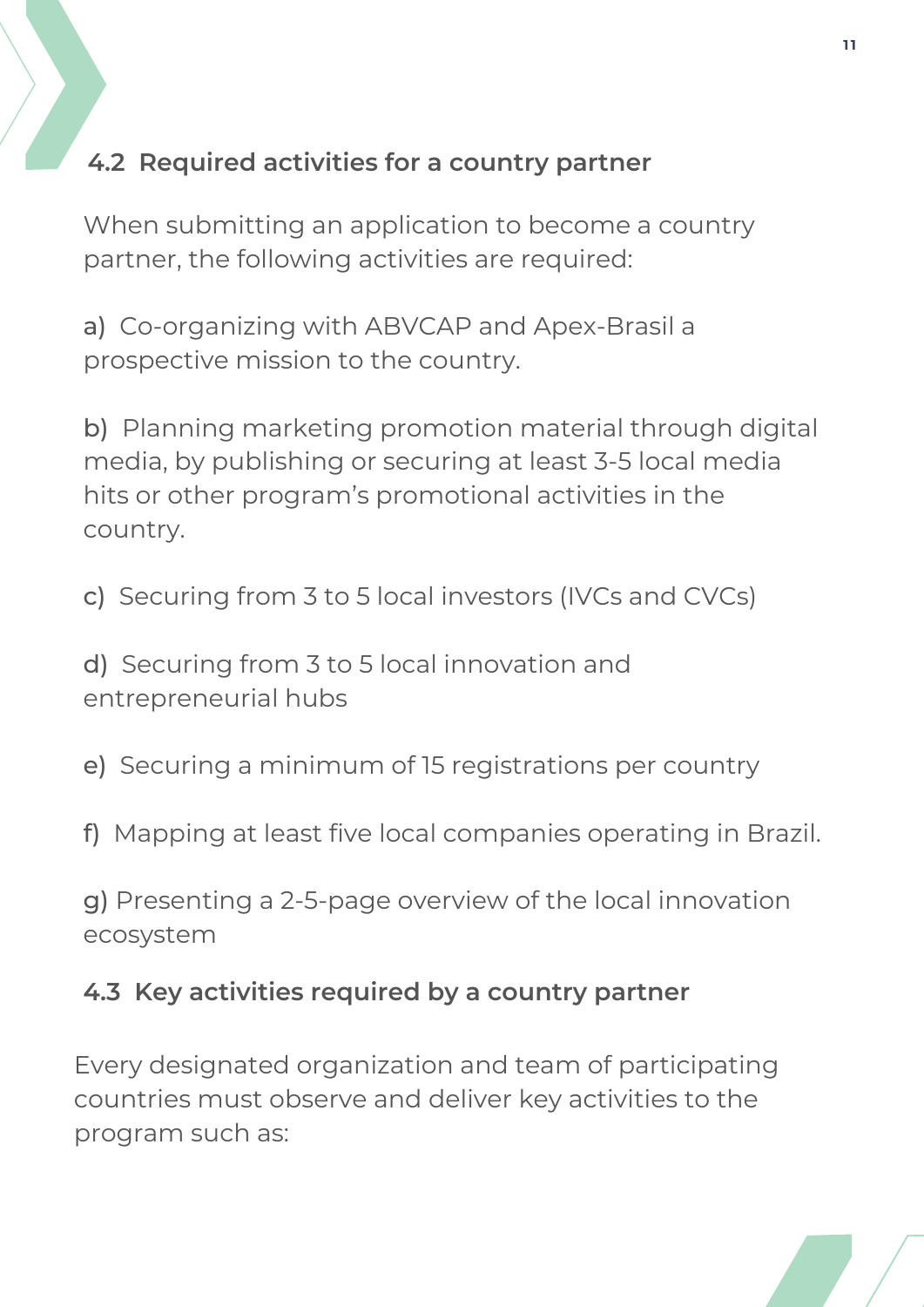a) Providing detailed information about the main challenges of your home country companies on penetrating the Brazilian market.

b) Facilitating a prospection agenda in the country including access to local entrepreneurs, investors, potential partners, and innovation hubs.

c) Mapping and supporting the program's content, agenda and registration marketing promotion in English and local language including designing digital media if needed and securing media hits in the local media.

d) Prospecting additional potential customers on behalf of the selected companies in Brazil.

e) Supporting your country-based entrepreneurs to manage, schedule and follow up on business meetings during the immersions.

f) Identifying successful cases of corporations or entrepreneurs from the same nationality in Brazil for content and mentorship purposes.

g) Supporting companies from the same nationality with translations needs, cultural challenges and behavioral matters by providing and facilitating frequently feedbacks – especially if requested from SUIB Designers.

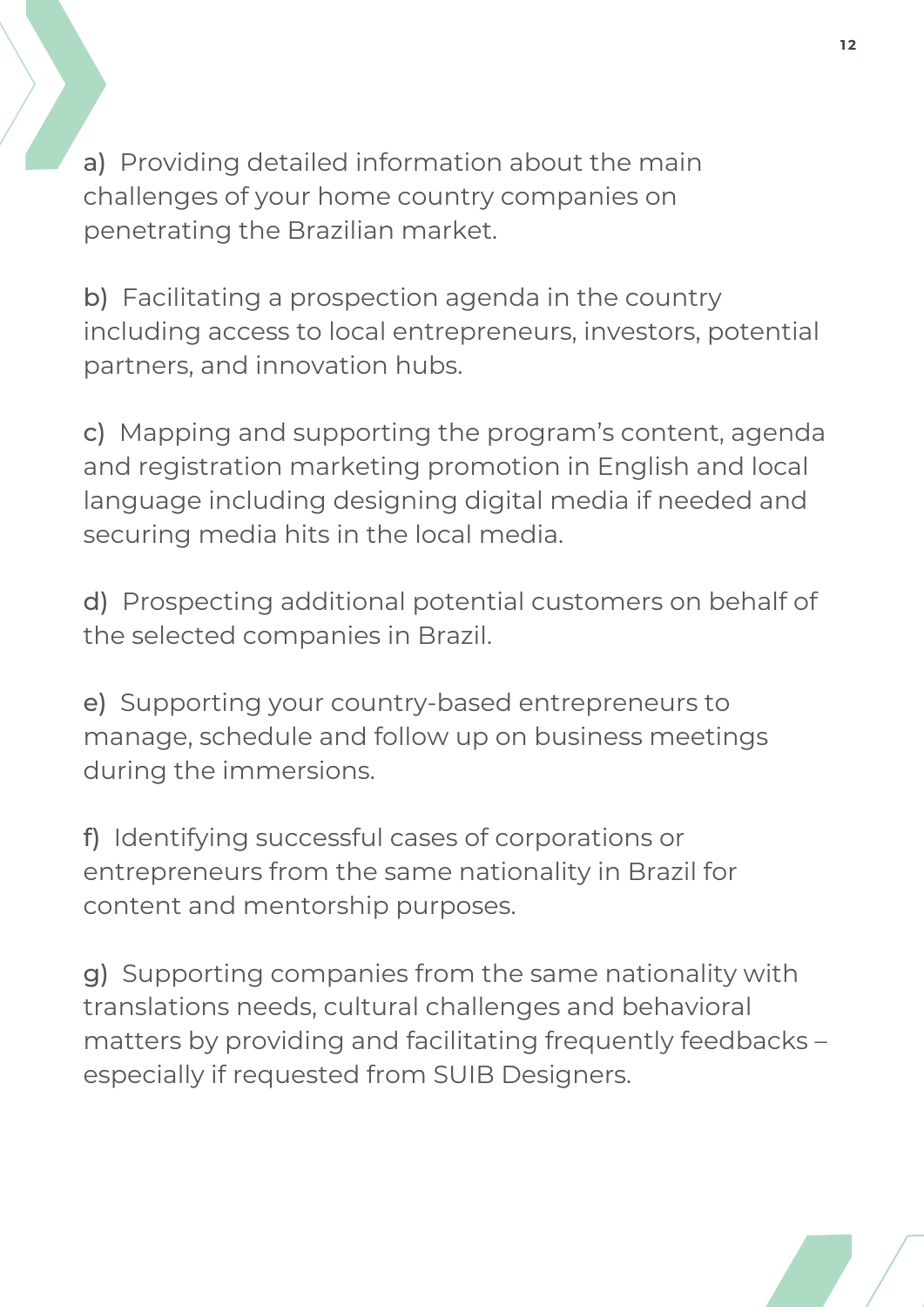h) Committing time and team to support your countrybased companies' participants to attend and commit themselves to participate in the whole extension of the program.

i) Collecting companies' data and intelligence regarding business performance and results related to the program before and after each batch.

j) Co-organizing, promoting, curating online, and onsite events of the program.

k) Covering its own traveling and operational expenses.

### 5. Timeline



(Communication will be done via email and on the website)

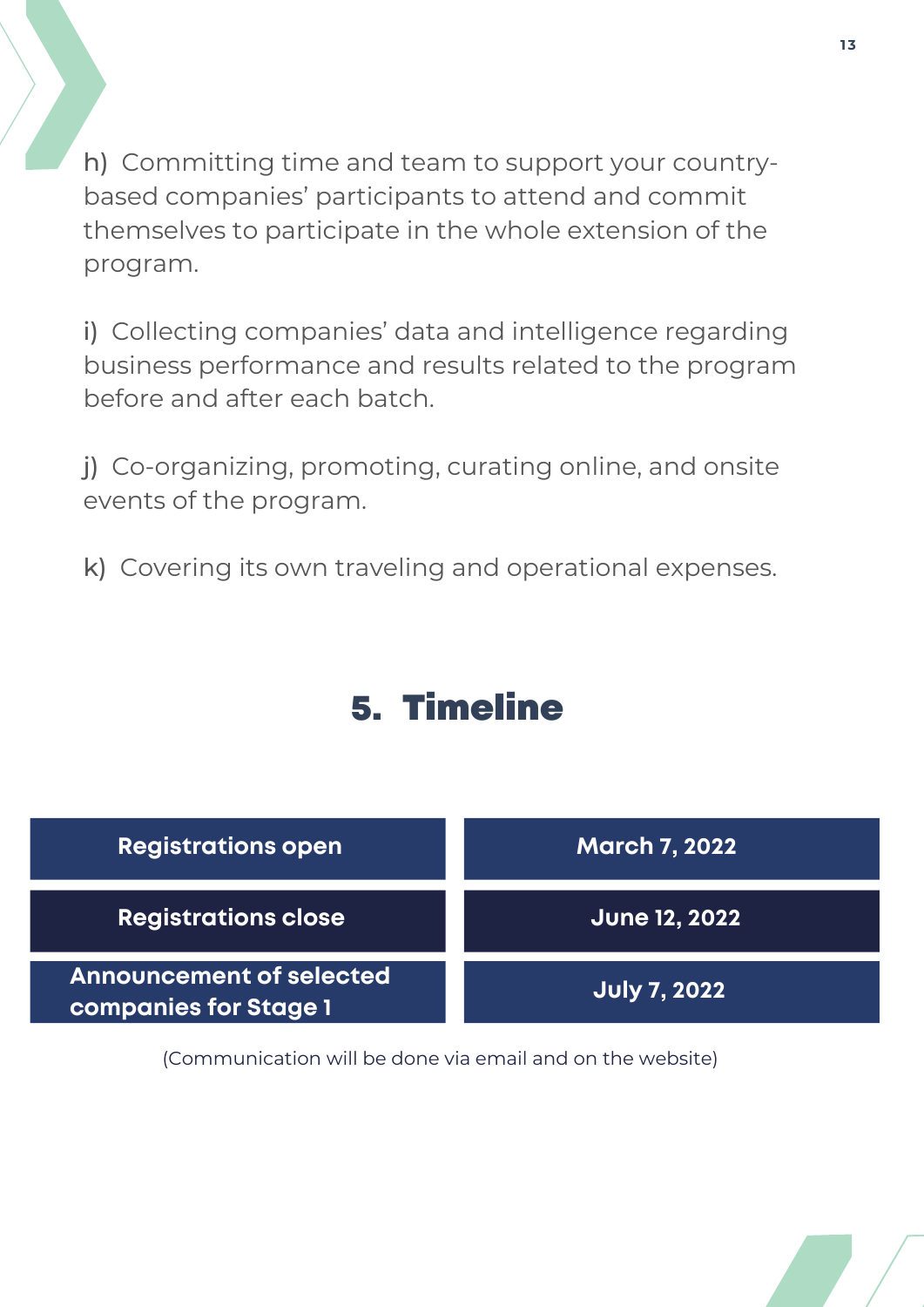### **STAGE 1**

| <b>Online training I begins</b>                                 | <b>July 26, 2022</b>     |
|-----------------------------------------------------------------|--------------------------|
| <b>Online training I ends</b>                                   | September 9, 2022        |
| <b>Announcement of selected</b><br><b>companies for Stage 2</b> | <b>September 9, 2022</b> |

(Communication will be done via email and on the website)

### **STAGE 2**

| <b>Online training II begins</b> | -                       |
|----------------------------------|-------------------------|
| <b>Online training II ends</b>   | -                       |
| Immersion experience I begins    | <b>October 17, 2022</b> |
| Immersion experience I ends      | <b>October 28, 2022</b> |

#### **STAGE 3**

| <b>Product Pivot begins</b> | November 7, 2022 |
|-----------------------------|------------------|
| <b>Product Pivot ends</b>   | February 1, 2023 |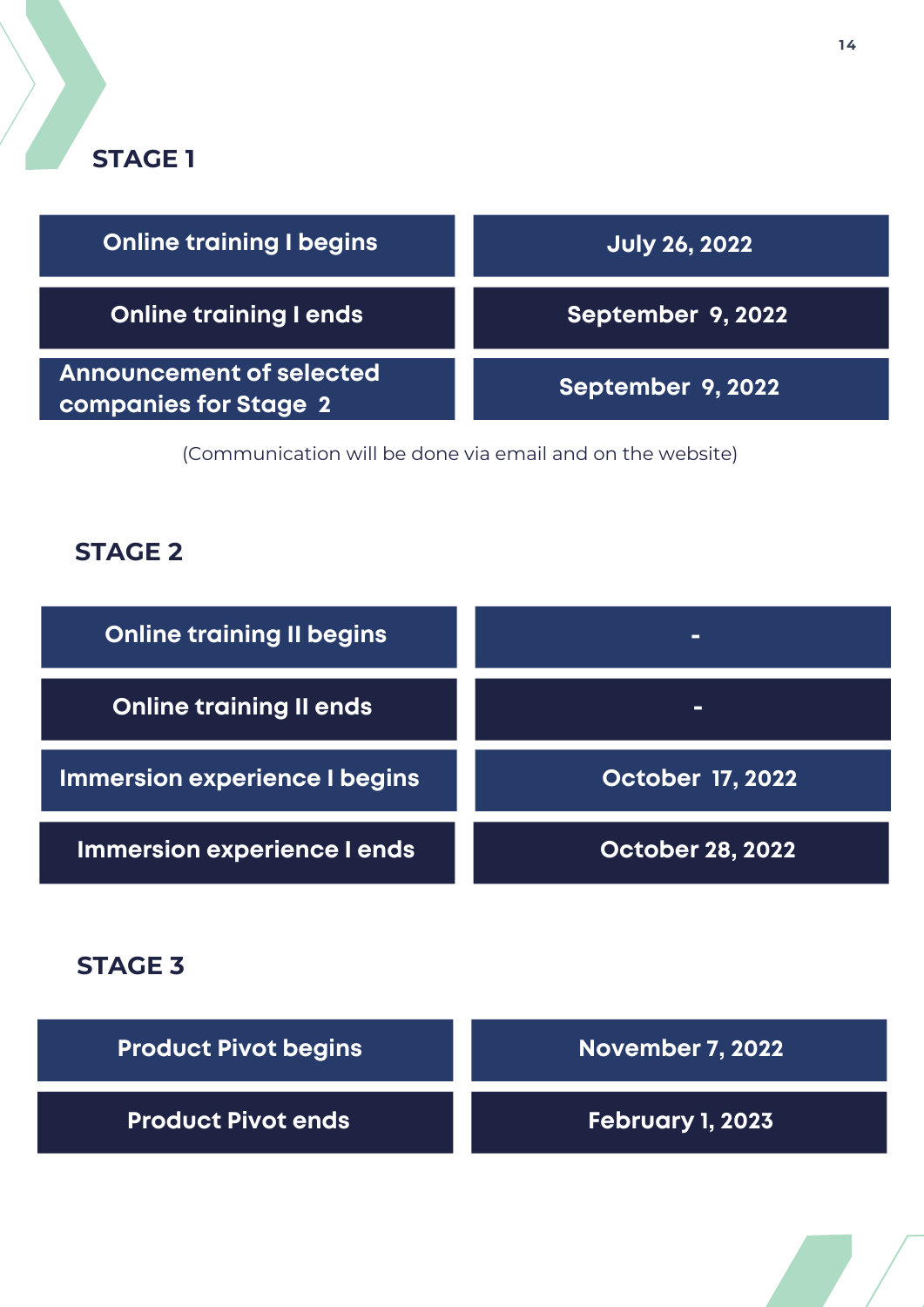

| <b>Proof of Concept begins</b> | February 6, 2023          |
|--------------------------------|---------------------------|
| <b>Proof of Concept ends</b>   | <b>February 17, 2023</b>  |
| <b>STAGE 5</b>                 |                           |
| Post program support begins    | <b>February 27, 2023</b>  |
| Post program support ends      | <b>September 28, 2023</b> |

The dates are subject to change. Updates will be posted on the site <https://www.scaleupinbrazil.com/>

# 6. Who should apply

**August 9, 2022** The program is oriented to tech companies, from the accepted partner countries, who comply with the criteria below:

a) Preferably, but not restricted to, high tech B2B companies;

b) Companies with validated products and revenues in their country of origin or other country;

c) Interest in expanding abroad or already operational in other markets;

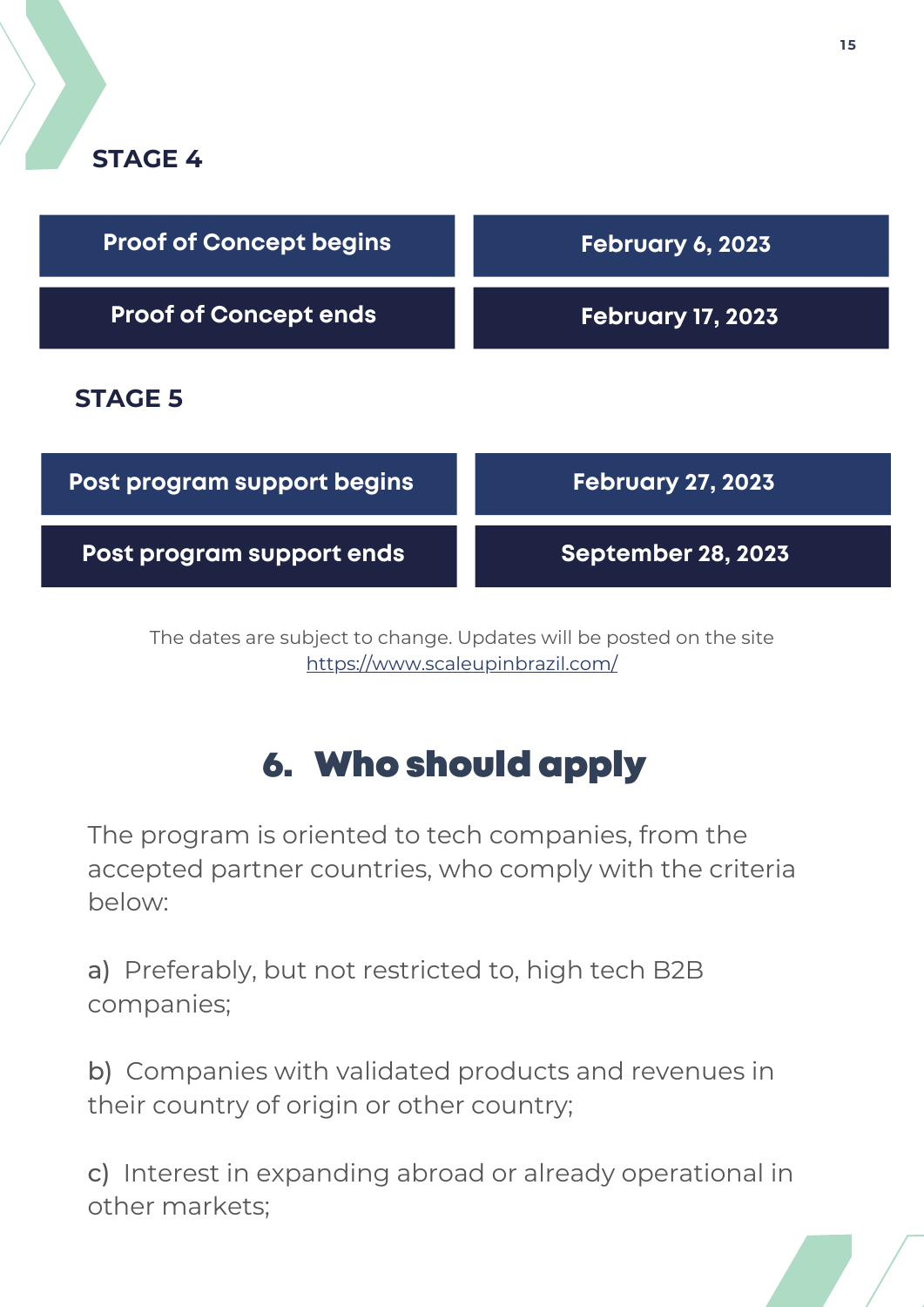

d) Solutions that present a high market fit with Brazil;

e) Clear intention of opening a local office, hiring local team, setting R&D facilities or investing in the country;

f) Availability of one of the founders or a high-level team representative to be in Brazil during the program's agenda;

# 7. Conditions for participation

7.1 The program does not require that participants must establish operations in Brazil. However, participants should have this goal in mind before applying to the program and use the provided tools and agenda to boost the decision of expanding business to Brazil or not;

7.2 All selected companies must be committed to participate in all activities of the official program's agenda including the online sessions and onsite events;

7.3 It must be clear that the services of business development and strategic planning are paid services funded with public resources. Failing to support the requests and deliverables made available by the responsible consultant for such services may result in penalties;

**October 23, 2022** 7.4 The business development service represents the main source of clients deal flow for companies provided by the program. Thus, all entrepreneurs must commit to observe business meetings scheduled by the business developer and ScaleUp Team on time;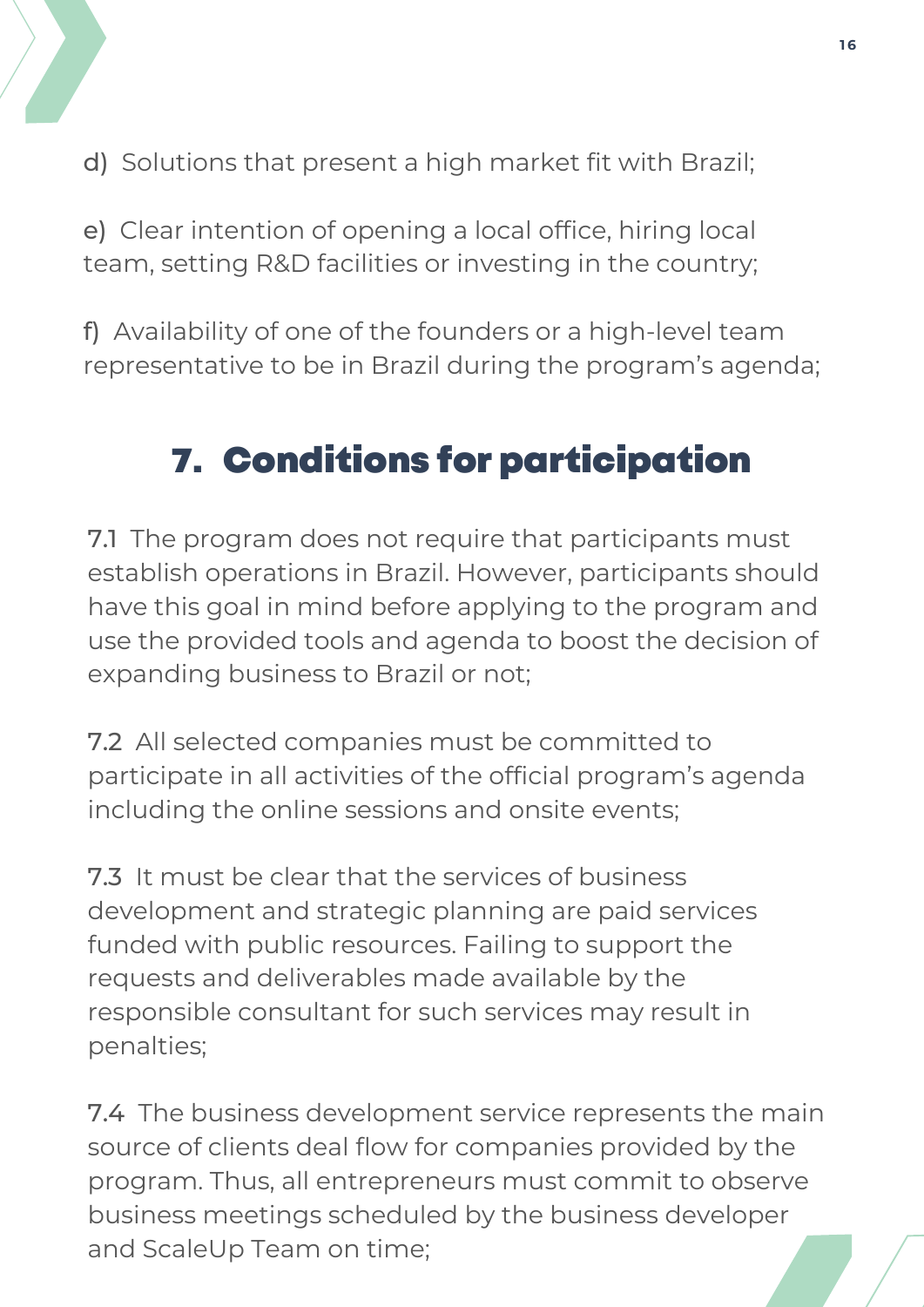

7.5 The strategic planning service aims to support selected companies' mindset and potential amendments to their products, marketing and channel distribution option for the Brazilian market. Entrepreneurs must state since the program's beginning whether they will use the service and collaborate for its proper development;

7.6 The no-show of 20% of the content of each stage may cause the expulsion of the company from the program. In case the participant is not able to hold the activity, please appoint another high raked executive to take part in it in advance;

7.7 All selected companies for Stages 2 to 5 must be committed to attending the two 15-day immersion experiences in São Paulo and other innovation ecosystems selected by the ScaleUp team.

7.8 Scale Up inBrazil may request anytime proof of commitment from selected entrepreneurs with the program's proposed benefits and agenda like issued flight tickets, hotel bookings or similar evidences.

# 8. Registration

8.1 Only registrations made via the platform available on <https://www.scaleupinbrazil.com/> will be accepted;

**October 23, 2022** 8.2 The registration form should be completed in English. Registration forms in another language will be dismissed;

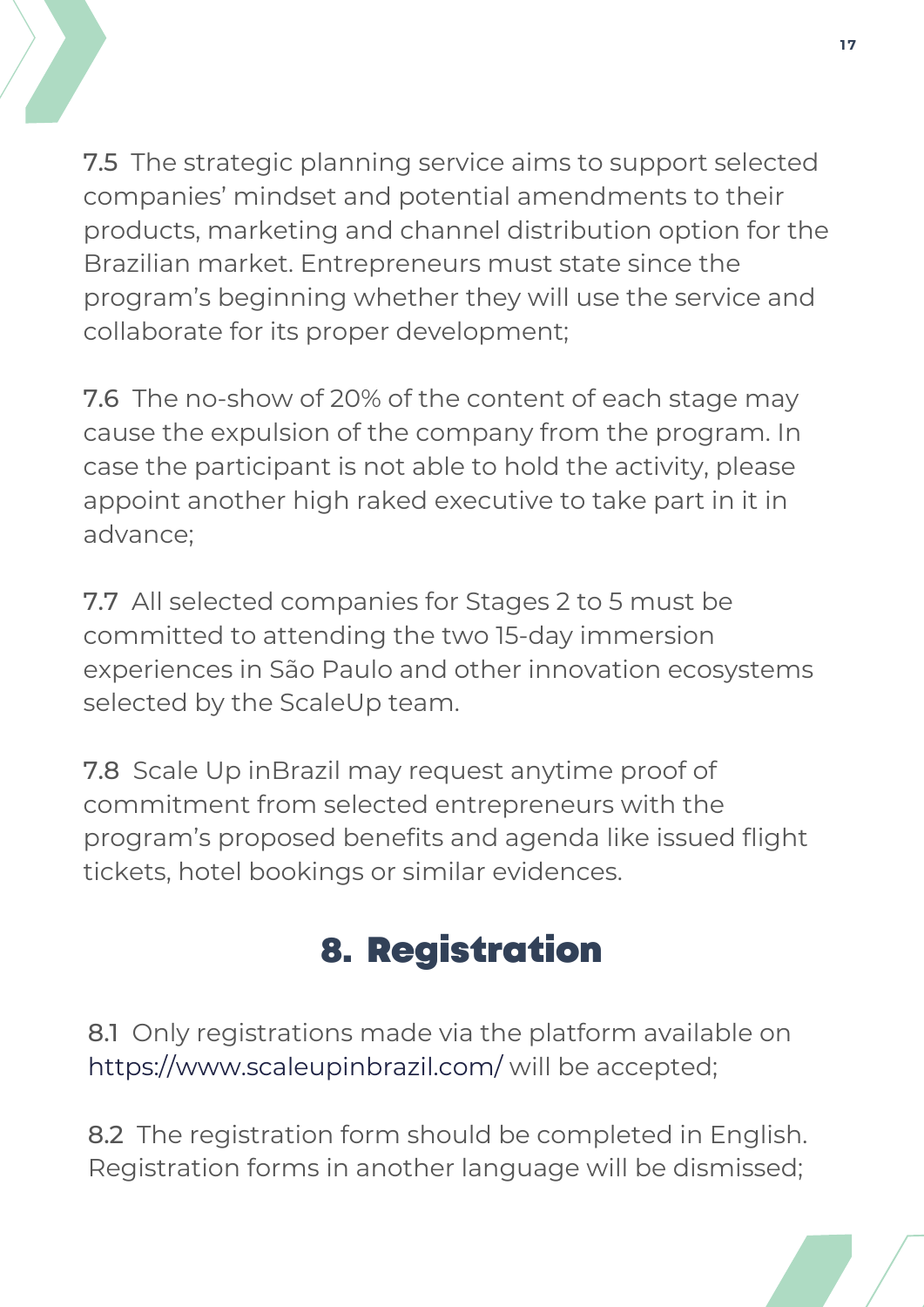8.3 Registrations will open on March 7, 2022 and end at 23h59 (Brasilia time) on June 12, 2022

8.4 In case of change in dates, they will be communicated via the website <https://www.scaleupinbrazil.com/>;

8.5 The ScaleUp inBrazil Team is not responsible for eventual delays in the registration system.

## 9. Classification and attendance

9.1 To classify all participants must fully complete the registration form by the deadline. The registration form will request details about the company, the team, the product or service, revenues as well as the plan for internationalization and why Brazil should be a target market for the company;

9.2 All information shared are treated as confidential by the ScaleUp inBrazil Team or invited judges, only used to evaluate companies' maturity and dedication to expand to Brazil;

9.3 For Stage 1 a maximum of 30 companies will be selected. It will be up to the judging committee to decide if the companies meet the criteria and should be selected;

**October 23, 2022** 9.4 For Stage 2-5 a maximum of 20 companies will be selected. It will be up to the judging committee to decide if the companies meet the criteria and should be selected;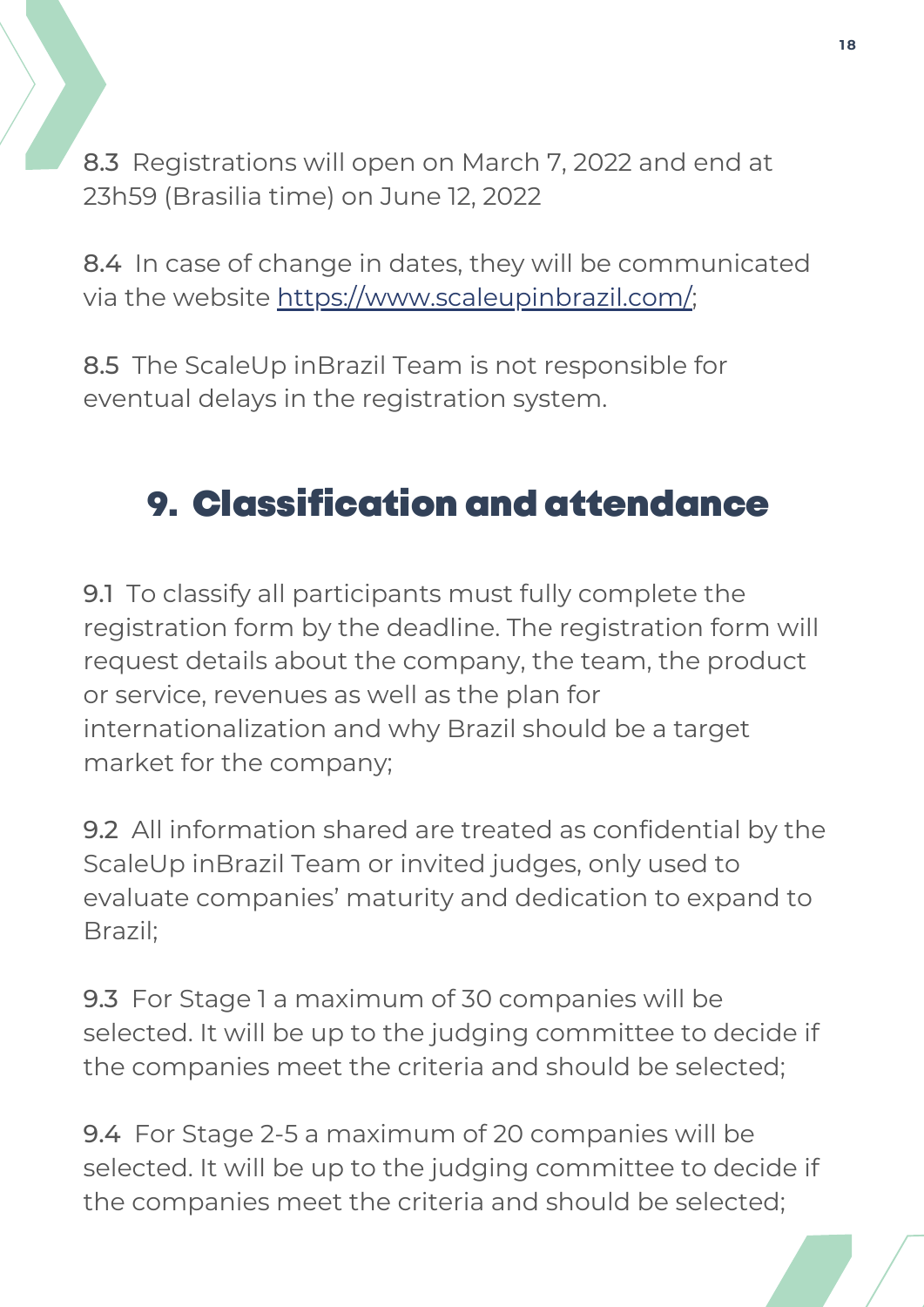9.5 In case the judging committee understands that there are more than 30 qualified companies for Stage 1 or 20 for Stage 2-5, there will be a waitlist of up to 15 companies that could be selected, based on its selection ranking. This measure will be applicable up until the pitching sessions begin during stage 1 in the following cases:

**19**

9.5.1 A company decides it cannot continue on the program or;

9.5.2 Is kindly asked to leave should it not comply with these guidelines.

9.6 The ScaleUp inBrazil team assumes no commitment to select any companies to the program. The selection is made by the judging committee depending on the companies' qualification and market fit to the Brazilian market.

## 10. Slots per country

10.1 Every batch will save half of the slots on all stages available for Israeli companies given Israel´s role in founding this program. The additional slots will be equally distributed among joining countries as the program develops through the years. Should the number of slots not be equally distributed to every partner country, Apex-Brasil and ABVCAP shall manage final amendments.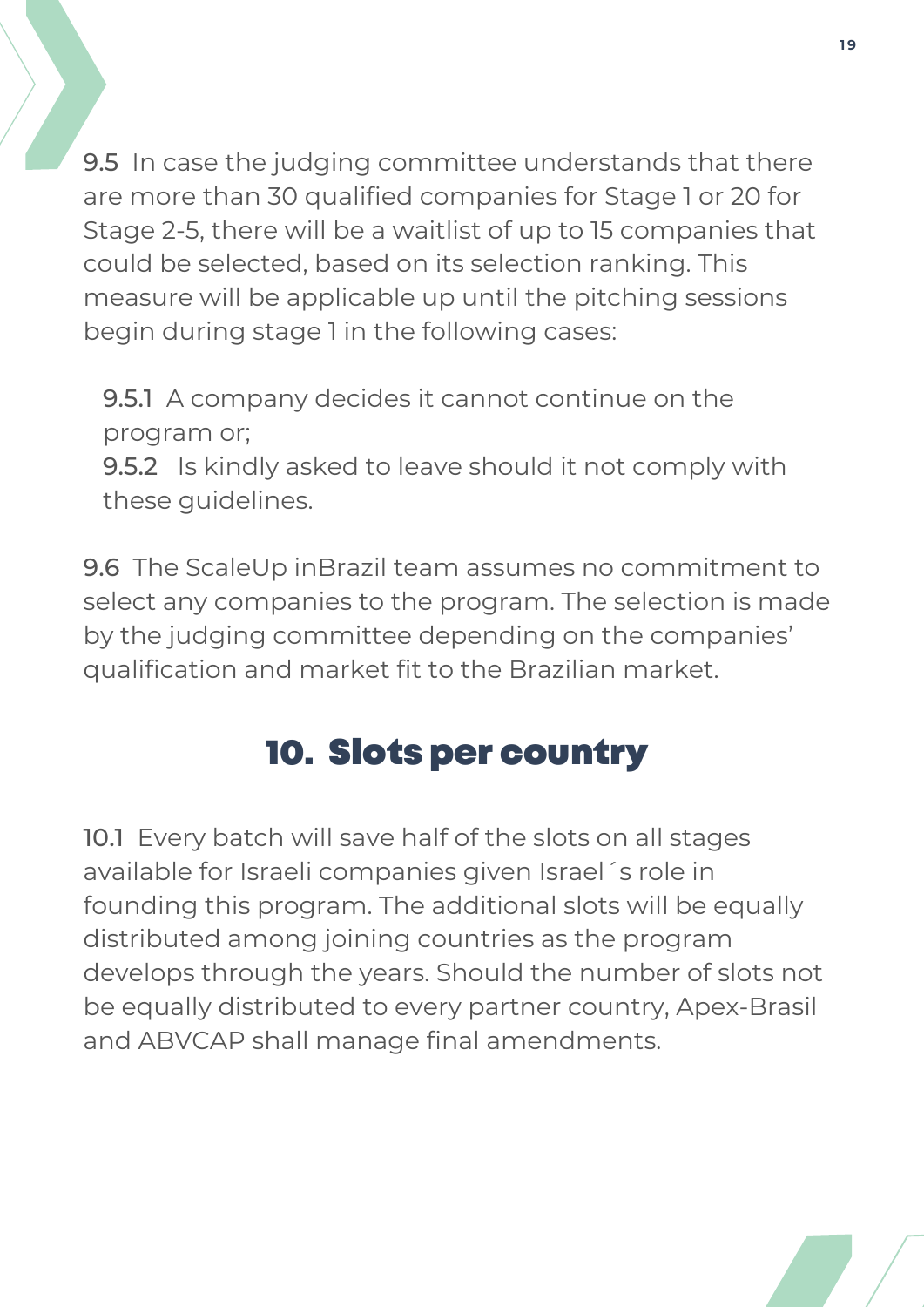10.2 The maximum grade any candidate might receive is 21.5 points. In cases which the average grade of candidate companies diverge by a number equal or smaller than 1.5 points for each partner country, ABVCAP and Apex-Brasil reserves the right to veto the selection of these companies in order to maintain the overall quality and standard out of each batch.

# 11. Selection criteria

The selection process follows strict guidelines and is made by industry experts who comprise the judging committee. The evaluation and selection process are divided in two phases and follow the criteria below:

### **11.1 Evaluation and Selection Process Phase 1**

11.1.1 Registration submissions, after the scheduled deadline, will result in elimination;

11.1.2 Companies not generating revenues will be eliminated, however the company´s valuation will be considered;

11.1.3 Companies presenting no minimum viable product (MVP) will be eliminated, as well as companies with products not ready to the market;

**11.1.4** Companies already operational in Brazil with a Brazilian entity will not be accepted to join the program;

11.1.5 The selection process assesses four different dimensions: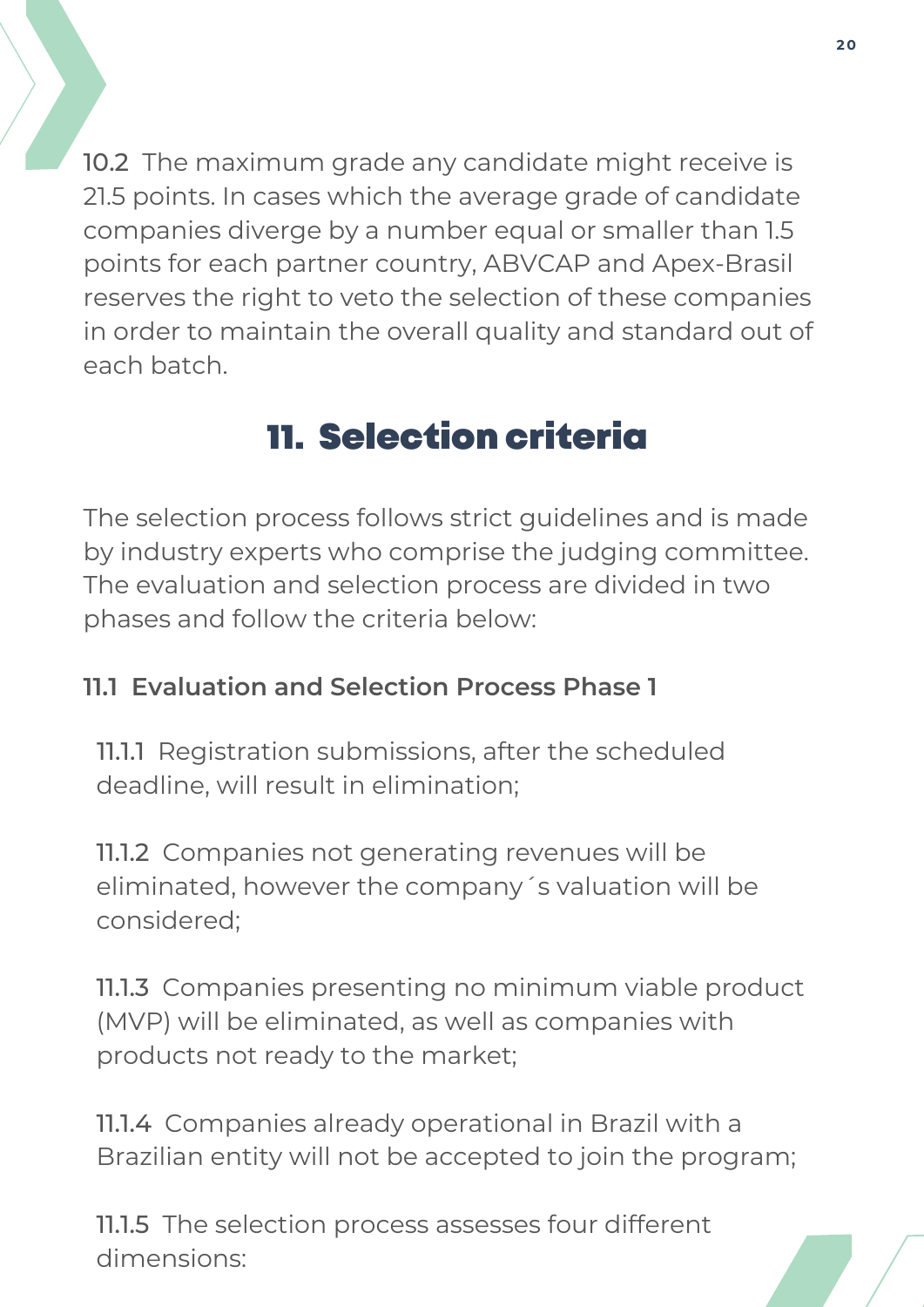- A) Innovation grade,
- B) Market fit,
- C) Company maturity for insertion in Brazil and
- D) The Team.

Each dimension has a grading that ranges from 1 (one) to 5 (five) points, considering 1 (one) for the lowest rate and 5 (five) for the highest rate;

11.1.6 In case the applicant is already operational overseas an extra half point will be granted to the final evaluation score;

11.1.7 Companies clearly oriented to invest or develop R&D activities in Brazil will receive one extra point;

11.1.8 Based on the medium grade, a list of classification will have a maximum of 10 companies in addition to the maximum slots reserved for each stage (stage 1: 30 / stage 2: 20).

11.1.9 In case of a tie among the participants in the result, companies with a higher grade, according to the external evaluation will be prioritized. Should the tie remain, there will be a re-evaluation of the grades and those grades given to the innovation and maturity dimensions will be doubled;

**11.1.10** The pre-selection is made by two evaluators from Apex-Brasil and ABVCAP. Israel Trade & Investment and partnering countries will be accessed to validate the integrity of registrants from their home countries.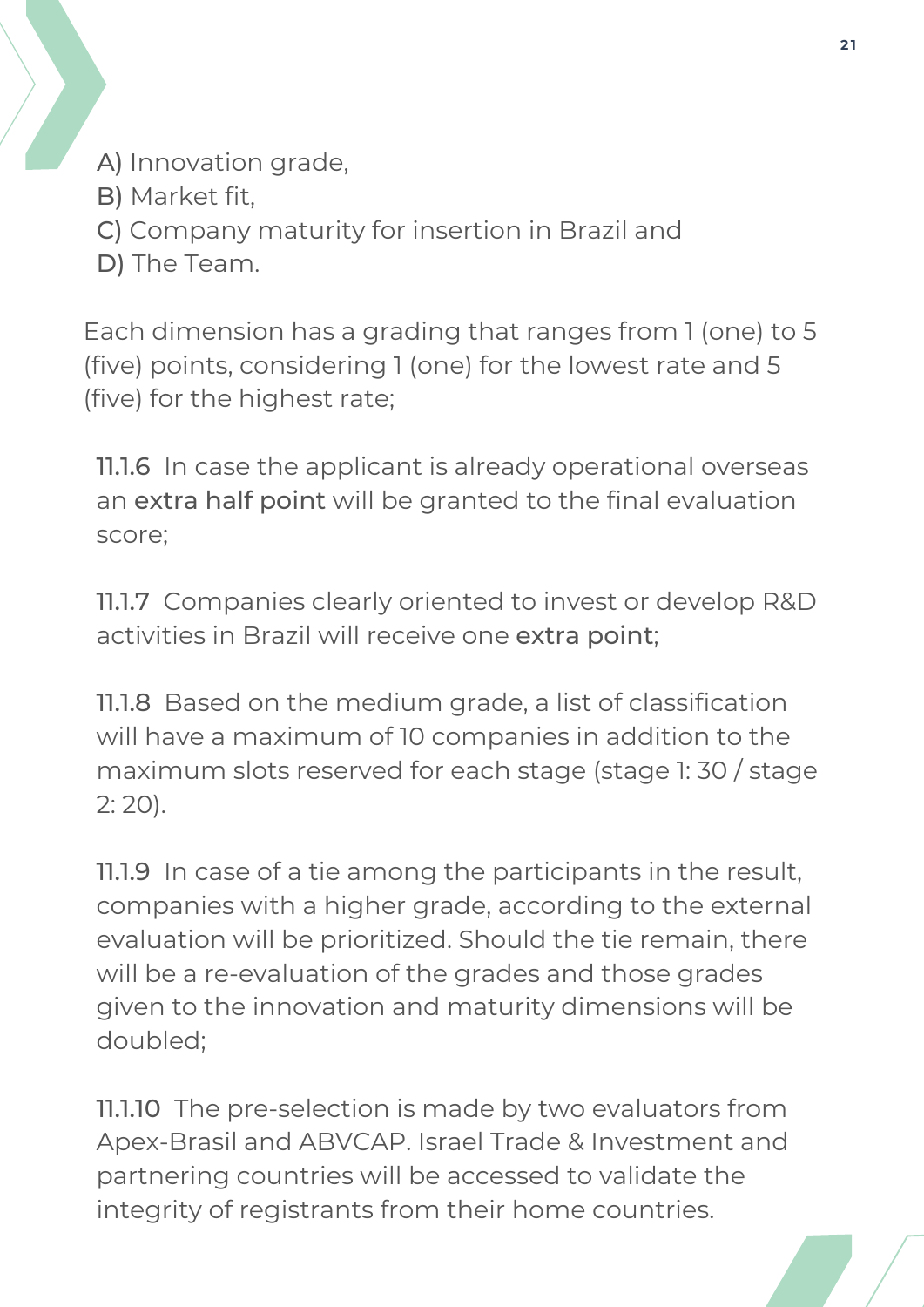11.1.11 The preliminary list is then shared with private sector members of the judging committee who will evaluate the companies based on the four dimensions listed on item 11.1.5.

11.1.12 The final grade will be the arithmetic average among the grades from the internal and external evaluation;

11.1.13 In case we receive two or more pre-selected companies with similar solutions Apex-Brasil and ABVCAP reserves the right to select a maximum of two based on their market fit, maturity and innovation to be considered in the evaluation process of phase 1.

### **11.2 Evaluation and Selection Process Phase 2**

11.2.1 During stage 1 the companies will have to present their pitches to the same external judges who did their evaluation for stage 1.

11.2.2 Judges will re-assess the companies on the four different criteria:

- A) Innovation grade,
- B) Market fit,
- C) Company maturity for insertion in Brazil and
- D) The Team.

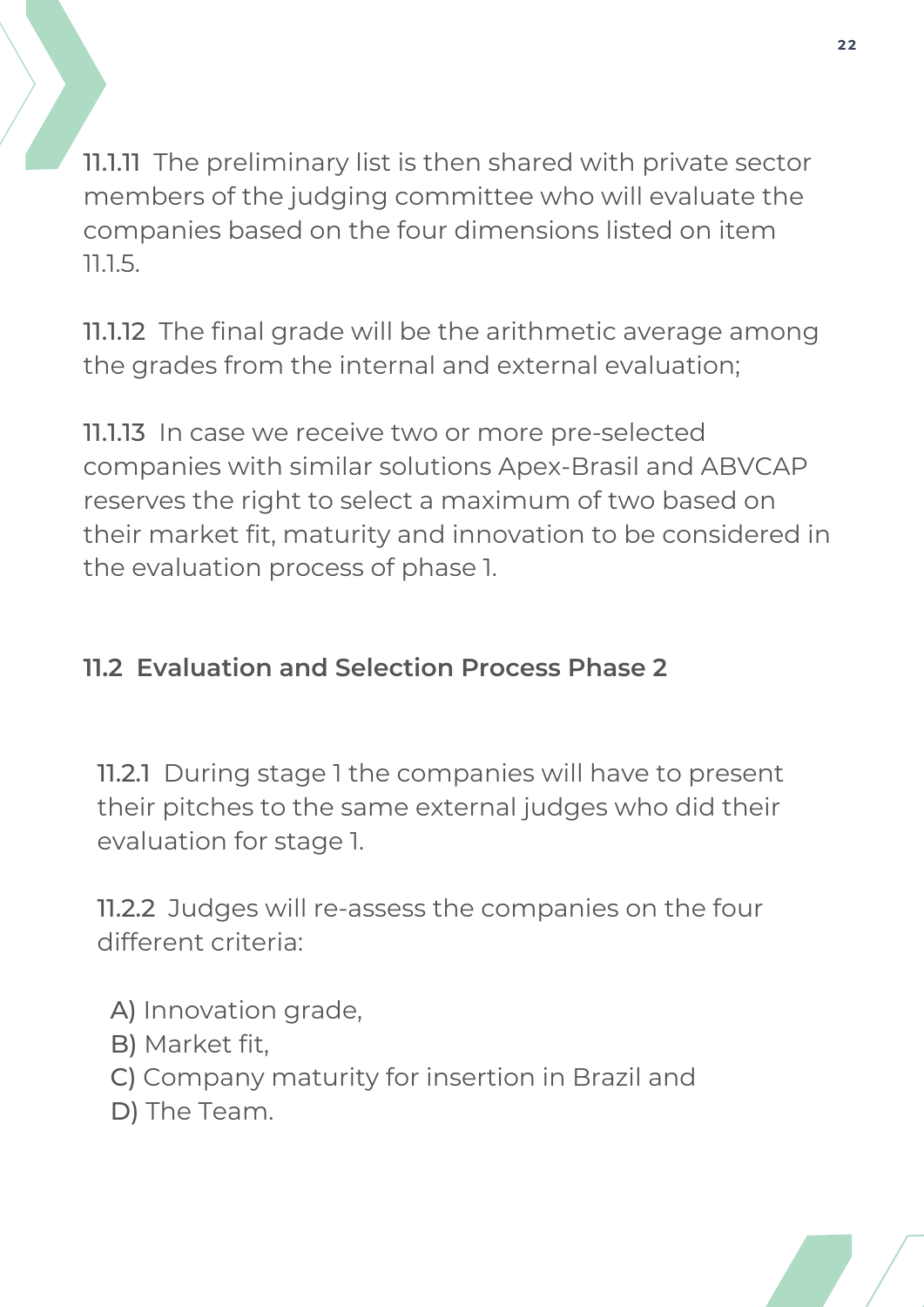Each dimension has a grading that ranges from 1 (one) to 5 (five) points, considering 1 (one) for the lowest rate and 5 (five) for the highest rate;

11.2.3 In case of a tie among the participants in the result, companies with a higher grade, there will be a re-evaluation of those grades considering higher scores to the innovation and maturity criteria;

11.2.4 The companies selected to be accelerated in the same batch or join stages 2 through 5 should not present similar solutions or services that might compete for the same clients. Should there be a tie among the participants with similar solutions in the result, there will be a re-evaluation of those grades considering higher scores to the innovation and maturity criteria;

11.2.5 The final grade will the arithmetic average among the grades from the phase 1 and phase 2 evaluations;

## 12. Finalists

12.1 Finalists will have their names published on the site <https://www.scaleupinbrazil.com/> by classification order, besides receiving notification e-mails from [contato@scaleupinbrazil.com](mailto:contato@scaleupinbrazil.com);

**12.2** It is the responsibility of the participants to monitor the information published on <https://www.scaleupinbrazil.com/>

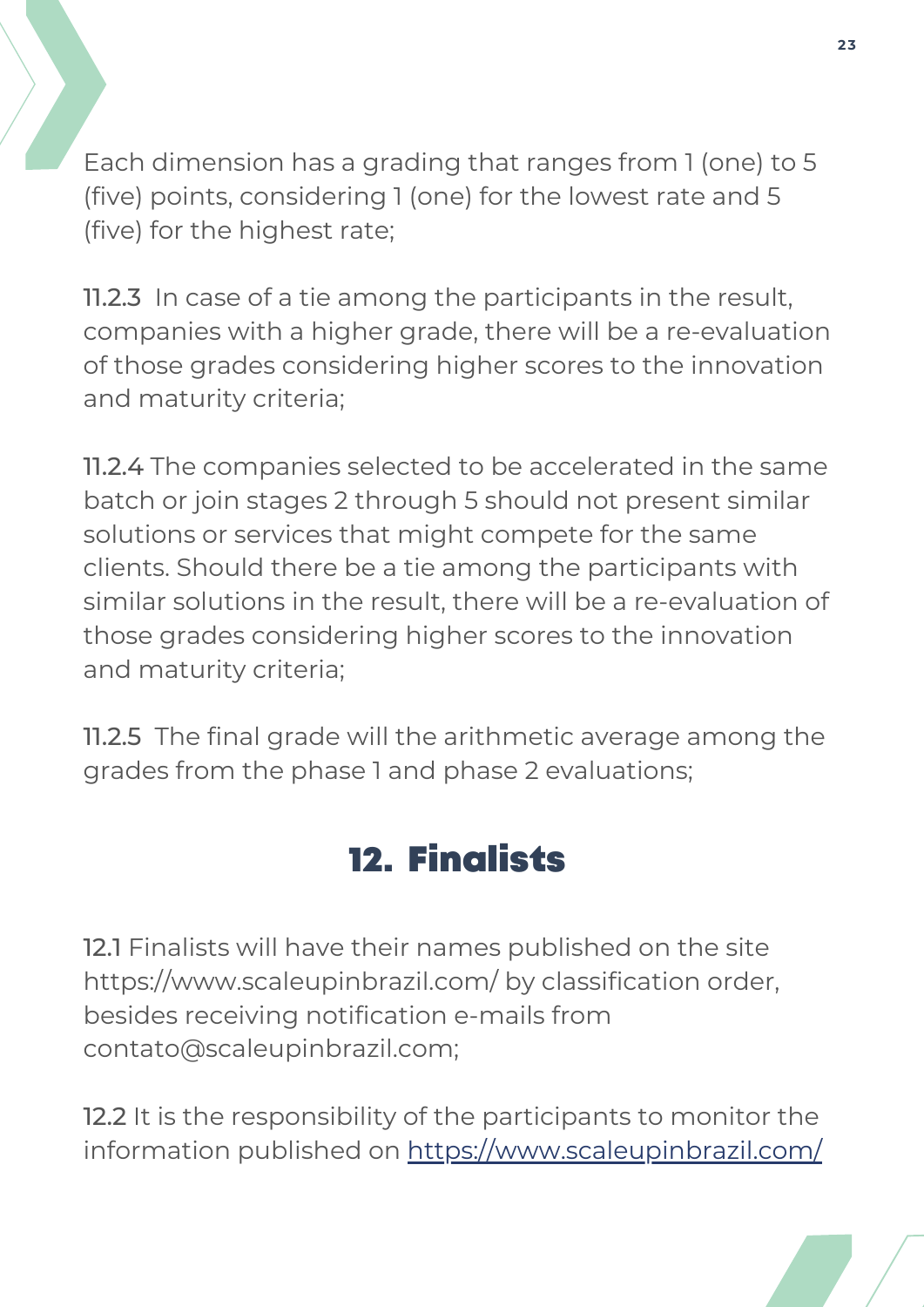12.3 Selected participants will confirm their commitment to the program by signing an agreement and adherence form providing all necessary information and documents. Refusal to sign the document or skipping less than 20% out of the program content will result in elimination from it;

12.4 The Scaleup inBrazil organizers will produce a public profile of the companies to be shared with judges, partner and potential clients and elaborated on the information provided by each company in their registration form.

12.5 It is the responsibility of all companies to be up to date with their documentation including a valid passport.

## 13. Communication

[13.1](http://www.scaleupinbrazil.com/) All information regarding the program will be published on the program's website [https://www.scaleupinbrazil.com/.](http://www.scaleupinbrazil.com/) General enquiries must be sent to the ScaleUp inBrazil team by mail at contact@scaleupinbrazil.com ;

13.2 All official [communication](http://www.scaleupinbrazil.com/) must be sent by the e-mail of the main contact (s) responsible by the application submission. E-mails registered in the registration form cannot not be able to be changed after the application has been sent.

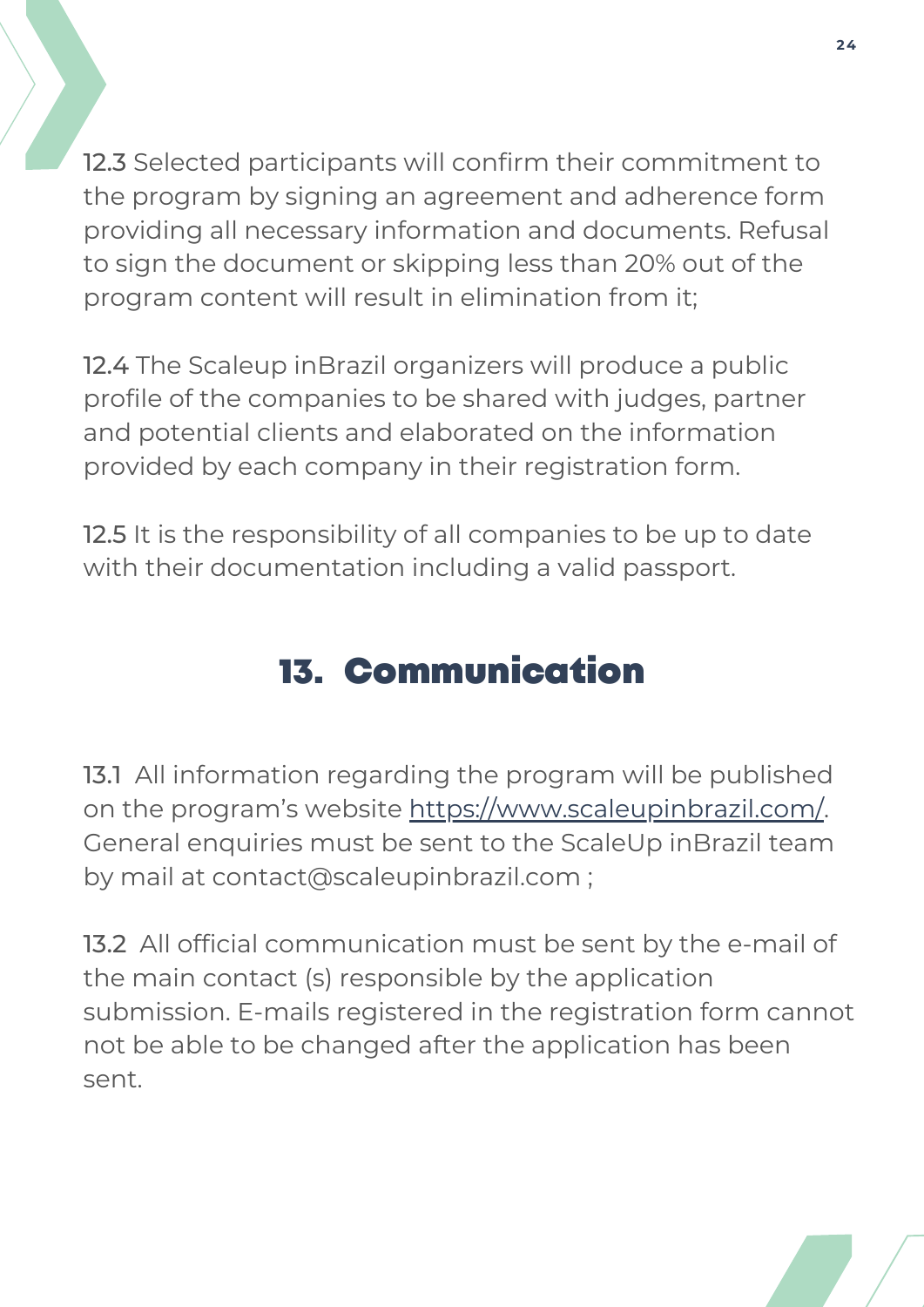1[3.3](http://www.scaleupinbrazil.com/) It is of the participants' responsibility to ensure proper conditions to access all [communication](http://www.scaleupinbrazil.com/) sent by the ScaleUp inBrazil team. It is important that all participants verify if any of the ScaleUp inBrazil e-mails may be going to spam or being blocked by any digital technology. In case it does, ScaleUp inBrazil Team can connect the participant with its IT team, if necessary, to fix the problem.

[13.4](http://www.scaleupinbrazil.com/) Other forms of communication such as phone calls, Skype, webinars, WhatsApp and others may be used by the ScaleUp inBrazil Team upon discretion. However, they should not substitute the official [communication](http://www.scaleupinbrazil.com/) channel.

## 14. Penalties

14.1 Candidates and Participating Entrepreneurs

14.1.1 Any infractions to the conditions of participation presented on the item 6 may incur into immediate exclusion in the program.

14.1.2 The inclusion of wrong data in the registration form may cause penalties in the classification or exclusion in the program and will be upon the ScaleUp inBrazil team discretion.

meetings, sessions or any other activity (online or in person) 14.1.3 The ScaleUp inBrazil team retain the right to exclude from the classification or the program any entrepreneur who might have a civil or criminal infraction as well as those who do not respect the time and dates of the scheduled included in the official program.

**2 5**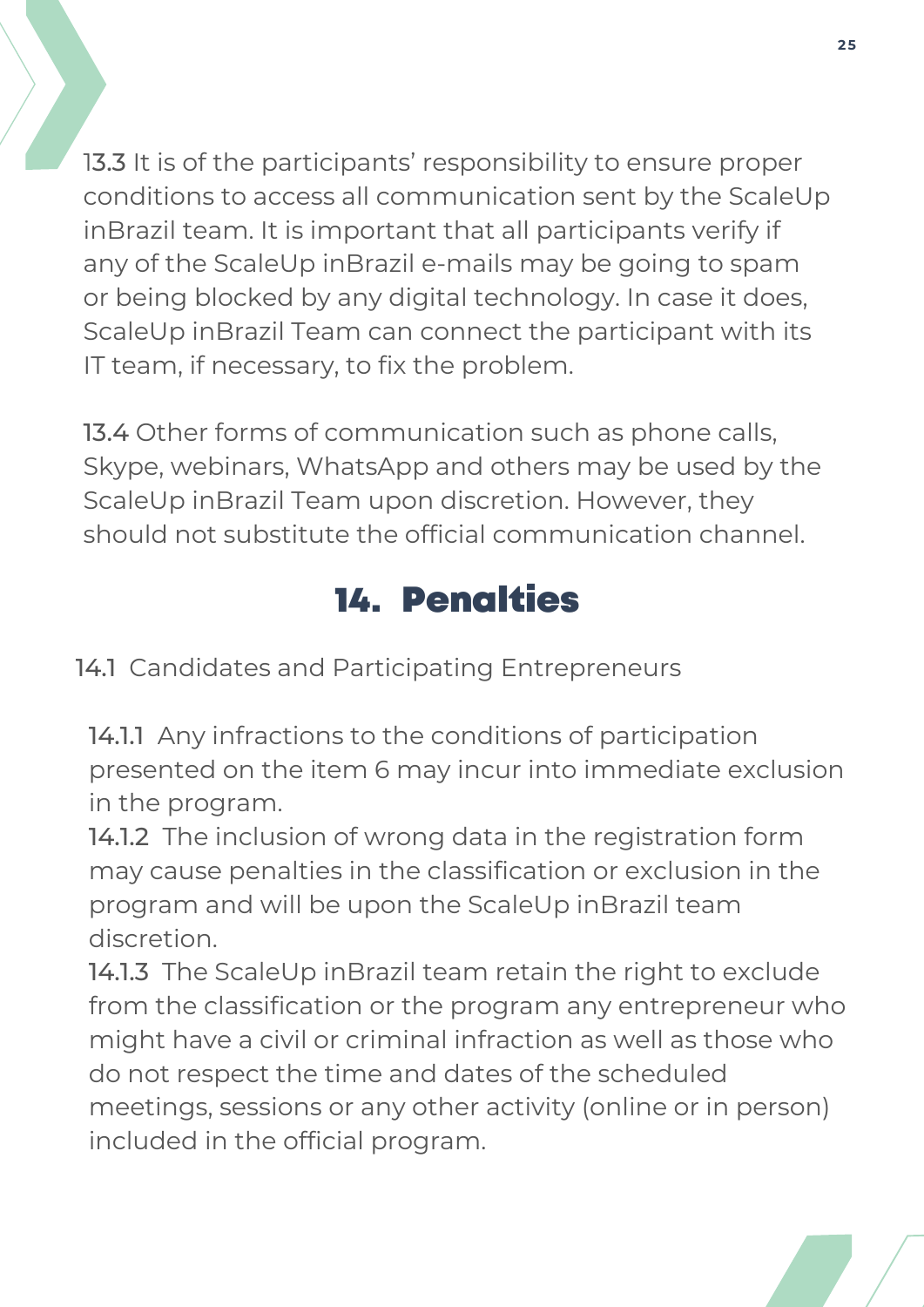### 14.2 Partner Countries

14.2.1 An assessment to confirm if a country partner is complying with the guidelines will be made by ABVCAP and Apex-Brasil at three stages, 1. Two months prior to registration, 2. One week after registrations close and 3. During the evaluation and selection process for the companies to join the batch or stage 2-5. 14.2.2 Should a country partner not comply with the items listed on 4.2 and 4.3that may incur into immediate exclusion of the country partner from the program and, as so, candidate companies who may be in the evaluation and selection process for phases 1 and 2 will be automatically

eliminated of the process.

# 15. Confidentiality

15.1 The organizers of the ScaleUp inBrazil program consider confidential every and all information received from entrepreneurs during the entire program. Its use is exclusive only for the purpose of developing and managing the program as proposed.

**October 23, 2022** information they judge confidential and not pertinent to 15.2 It is the responsibility of the entrepreneur to determine which information may be shared within the ScaleUp inBrazil program. No participant will be obliged to provide the program, however not sharing mandatory information may affect companies' scoring during the assessment Stage.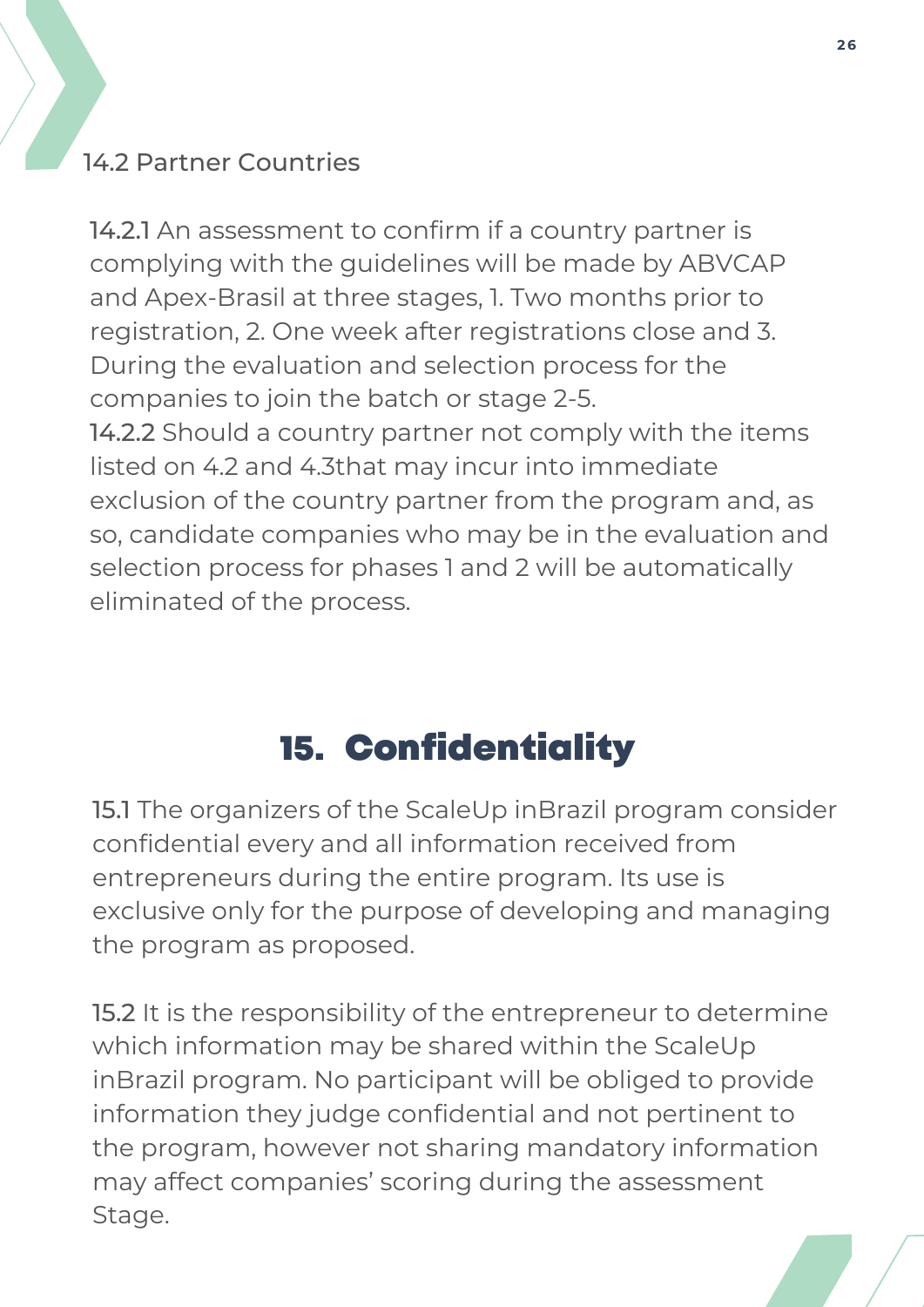15.3 The organizers of the Scaleup inBrazil program shall hold in absolute confidence confidential information on the other Party, which includes entrepreneurs, partners, sponsors and country partners, that they may become aware of as a result of this Agreement and undertake to deliver to the other Party or destroy all confidential documents and materials in their power or in the power of any of their subcontracted parties and/other third parties that Party may have had access to in the period of this Agreement. Referred to obligation shall be effective for a period of 05 (five) years as from term or termination of this Agreement, for any reason whatsoever, whichever occurs first.

Unless otherwise provided for in this Agreement, the Parties may not disclose to third parties the content of this Agreement or any other information received or accessed in the normal course of the services provided, which shall, reasonably, be treated as confidential and/or proprietary. Nevertheless, both Parties may disclose information:

(a) that is or becomes public, however not due to any noncompliance with this Agreement;

(b) that is subsequently obtained from third parties that, to the best of the knowledge of the Party that receives the information, are not subject to the obligation of holding this information in confidence in relation to the Party that supplied the information;

(c) that is already known by the receiving Party upon disclosure, or that is generated independently;

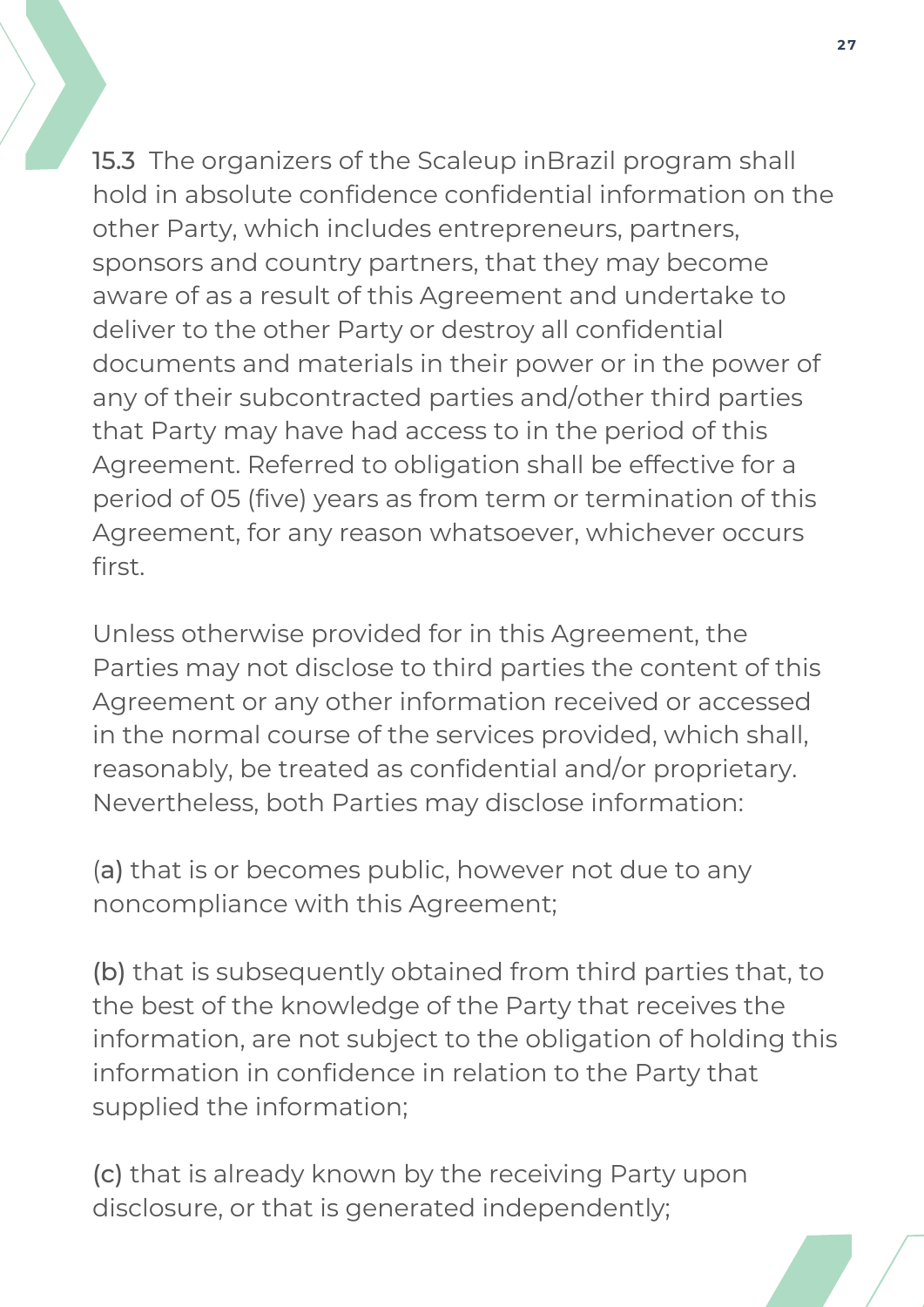(d) that is disclosed as necessary for compliance with the rights of the receiving Party under the terms of this Agreement; or

(e) whose disclosure or communication is required by law, legal process or applicable professional regulations, hypotheses in which the disclosing Party shall provide this information, not being required to inform the other Party of such acts.

The Parties may communicate or transmit information by electronic media. Use of electronic media shall not constitute a breach of any confidentiality obligations established in this Agreement.

# 16. Image rights

16.1 All participants in the ScaleUp inBrazil program agree to be available for any engagement with the media or communication channel, including providing interviews or participating in reporting, as requested, based on the participation in the program.

**October 23, 2022** 16.2 All participants should make available their company's logo within the deadline set with the goal to promote the program and must agree with its usage and sharing with third parties for the program's activities development and maintenance.

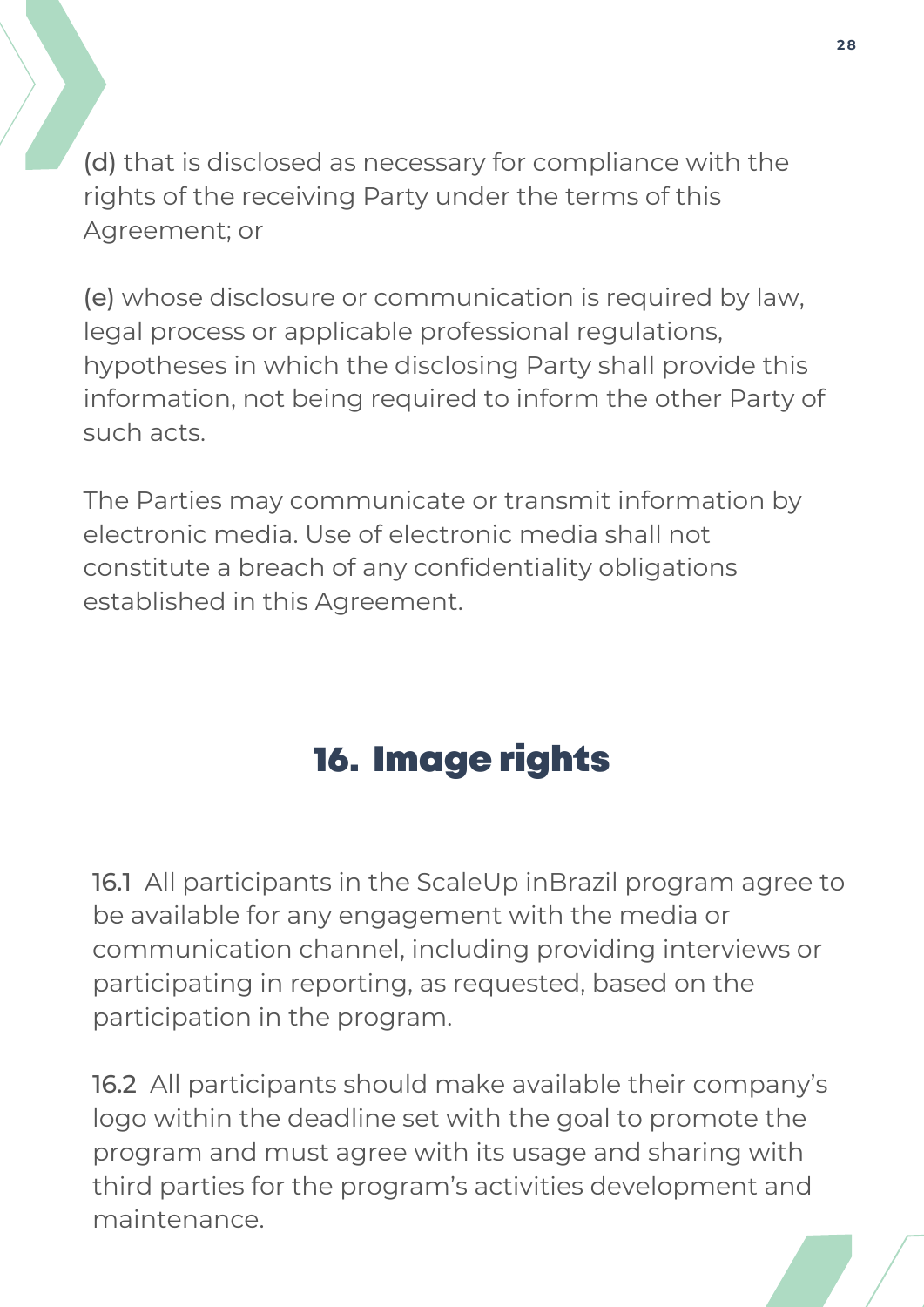16.3 The ScaleUp inBrazil team reserve the right of image from all participants in the program. Licensed images in this contract may be related and divulged in the following media channels: television, video, virtual and telephonic including images related to the name of the company, logo, the entrepreneur's' names, company description, videos, photos, website, social media channels such as Facebook, Instagram, Twitter, LinkedIn, YouTube among others, media material from interview and articles provided by the participants.

16.4 The ScaleUp approved or selected partners and companies have the right to use and publish ScaleUp in Brazil logo.

## 17. About the program's designers

#### ABVCAP:

**October 23, 2022** relationships. To accomplish this goal, the association Founded in 2000, ABVCAP is a non-profit organization that represents the private equity and venture capital industry. It promotes the development of long-term investments. Since its foundation, ABVCAP has helped to improve industry conditions, advance understanding about the industry and promote best practices that are aligned with international industry standards. ABVCAP's activities aim to facilitate the relationship between global and local members of the longterm investment community, providing an environment that favors debate and fosters the strengthening of provides training programs, develop studies and research about the industry, disseminate reliable industry data, and foster good practices among our members and the companies invested in the industry.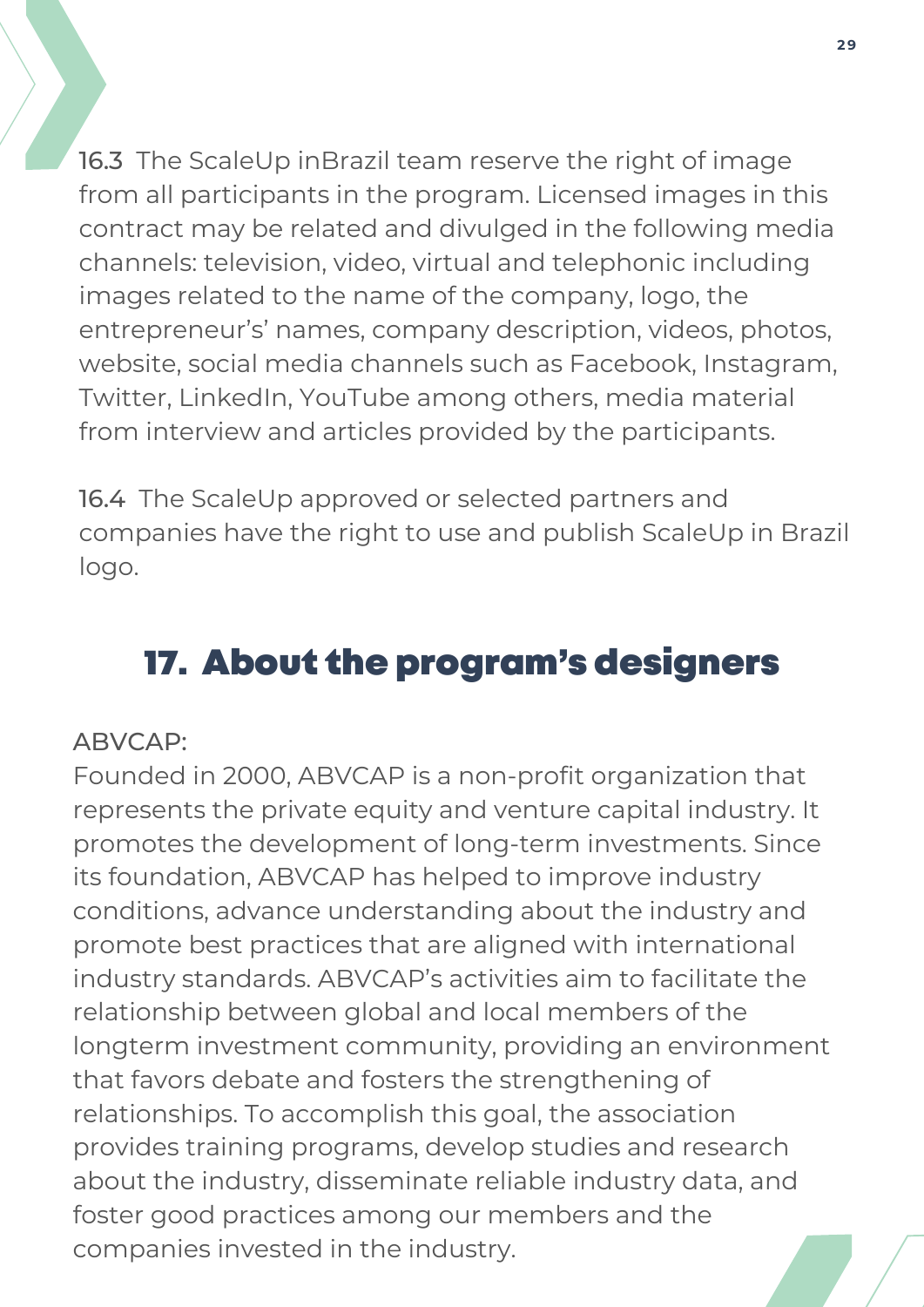#### Apex-Brasil:

The Brazilian Trade and Investment Promotion Agency (Apex-Brasil) works to promote Brazilian products and services abroad, and to attract foreign investment to strategic sectors of the Brazilian economy. The Agency supports more than 12,000 companies from 80 different industries, which in turn export to 200 markets. Apex-Brasil also plays a key role in attracting foreign direct investment to Brazil, working to detect business opportunities, promoting strategic events, and providing support to foreign investors interested in allocating resources in Brazil.

#### Israel Trade and Investment:

Israel Trade & [Investment](http://israeltrade.org.br/) in São Paulo is a part of the Foreign Administration of the Ministry of Economy of Israel. Being a net of more than 40 offices around the world connecting opportunities and developing success cases between Israeli and Brazilian companies across several industries. Israel Trade & Investment São Paulo also oversees the implementation and maintenance of the Free Trade Agreement Mercosur – Israel. Some of its services are to support companies to present Israeli technologies overseas, generate business opportunities, tech scouting in Israel, organizing investments and innovation delegations to both countries and matchmaking partners.

### 18. Partners and supporters

The program is actively looking for partners and sponsors from Brazil and from partner countries in different areas that contribute with the program, these include: